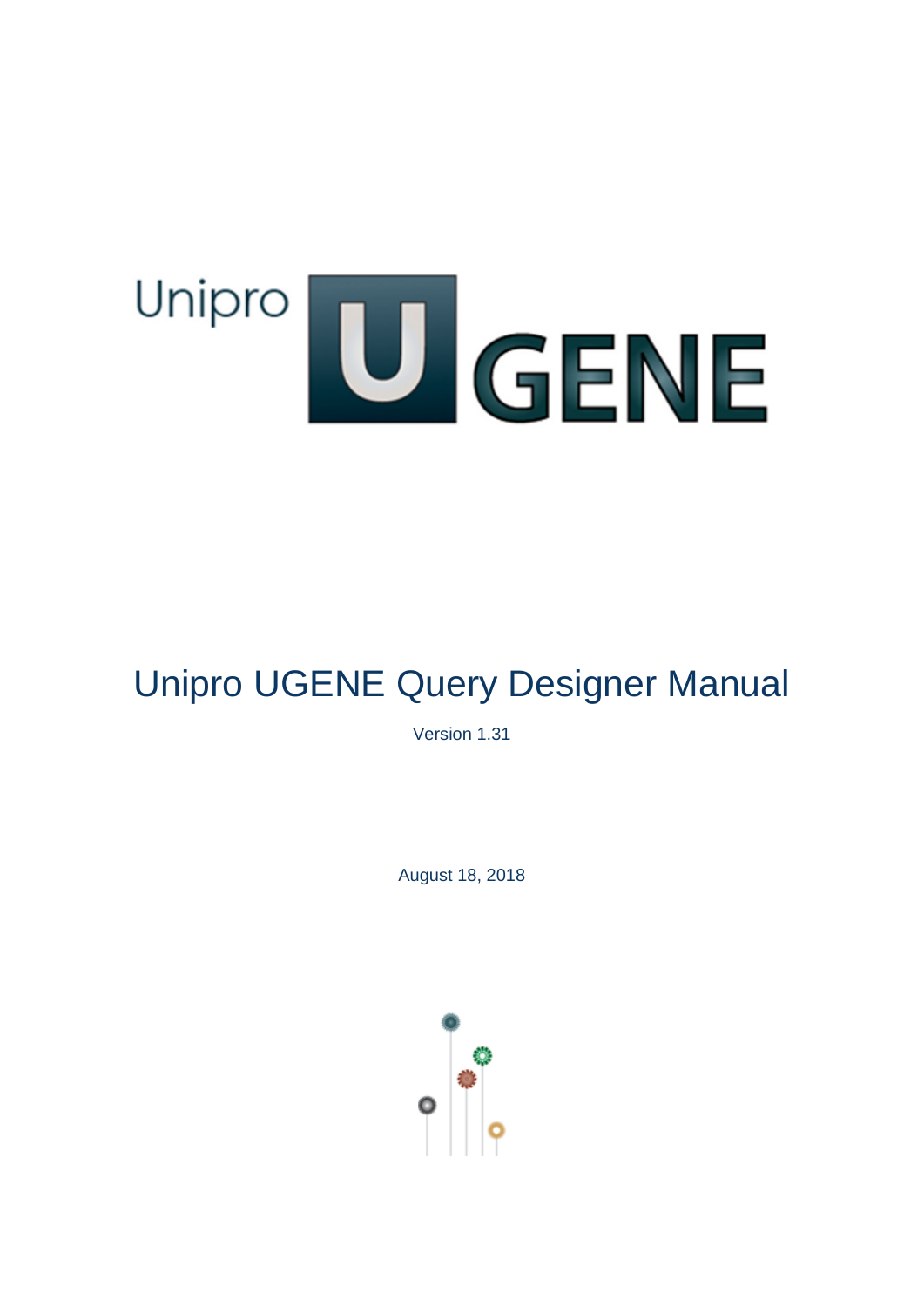# **Query Designer Documentation**

- $\bullet$ [About the Query Designer](#page-1-0)
- $\bullet$ [Introduction](#page-2-0)
	- [Launching the Query Designer](#page-3-0)
	- [Terminology](#page-4-0)
		- [Query Designer Window Components](#page-4-1)
	- [Schema Elements](#page-4-2) [How to Create and Run Schema](#page-5-0)
	-
- [Manipulating Element](#page-8-0)
	- [Adding Algorithm Element](#page-9-0) [Adding Constraint Element](#page-9-1)
	- [Renaming Algorithm Element](#page-10-0)
	- [Resizing and Moving Algorithm Element](#page-10-1)
	- [Managing of Elements Parameters](#page-10-2)
	- [Changing Algorithm Element Appearance](#page-11-0)
- [Deleting Element](#page-12-0)
- [Manipulating Schema](#page-12-1)
	- [Creating New Schema](#page-13-0)
	- [Loading Schema](#page-13-1)
	- [Saving Schema](#page-13-2)
	- [Changing Schema Appearance](#page-13-3)
	- [Setting Order of Algorithms Execution](#page-14-0)
	- [Managing Strands](#page-14-1)
		- **[Element Direction in Schema](#page-15-0)**
		- [Querying Sequence Strands](#page-15-1)
	- [Running Schema from the Query Designer](#page-16-0)
- [Running Schema from the Sequence View](#page-16-1)
	- [Query Designer Schema File Format](#page-18-0)
		- [Header](#page-19-0)
			- $\bullet$  [Body](#page-19-1)
				- [Element Description](#page-20-0)
					- [Algorithm Element Description](#page-20-1)
					- [Constraint Element Description](#page-21-0)
				- [Metainformation](#page-22-0)
- <span id="page-1-0"></span>[Query Elements](#page-22-1) • [Algorithm Elements](#page-23-0)
	- [CDD Algorithm Element](#page-23-1)
	- [Base Content Algorithm Element](#page-24-0)
	- $\bullet$ [Gc Content Algorithm Element](#page-24-1)
	- [HMM3 Algorithm Element](#page-25-0)
	- [ORF Algorithm Element](#page-26-0)
	- $\bullet$ [Primer Algorithm Element](#page-27-0)
	- [Repeats Algorithm Element](#page-28-0)
	- [Restriction Sites Algorithm Element](#page-29-0)
	- [Pattern Algorithm Element](#page-30-0)
	- [SITECON Algorithm Element](#page-30-1)
	- $\bullet$ [Smith-Waterman Algorithm Element](#page-31-0)
	- [Tandem Repeats Algorithm Element](#page-32-0)
	- [Weight Matrix Algorithm Element](#page-33-0)
	- [HMM2 Algorithm Element](#page-34-0)
	- [Constraint Elements](#page-34-1)
		- [End-Start Constraint Element](#page-35-0)
		- [Start-End Constraint Element](#page-35-1)
		- [End-End Constraint Element](#page-36-0)
		- [Start-Start Constraint Element](#page-37-0)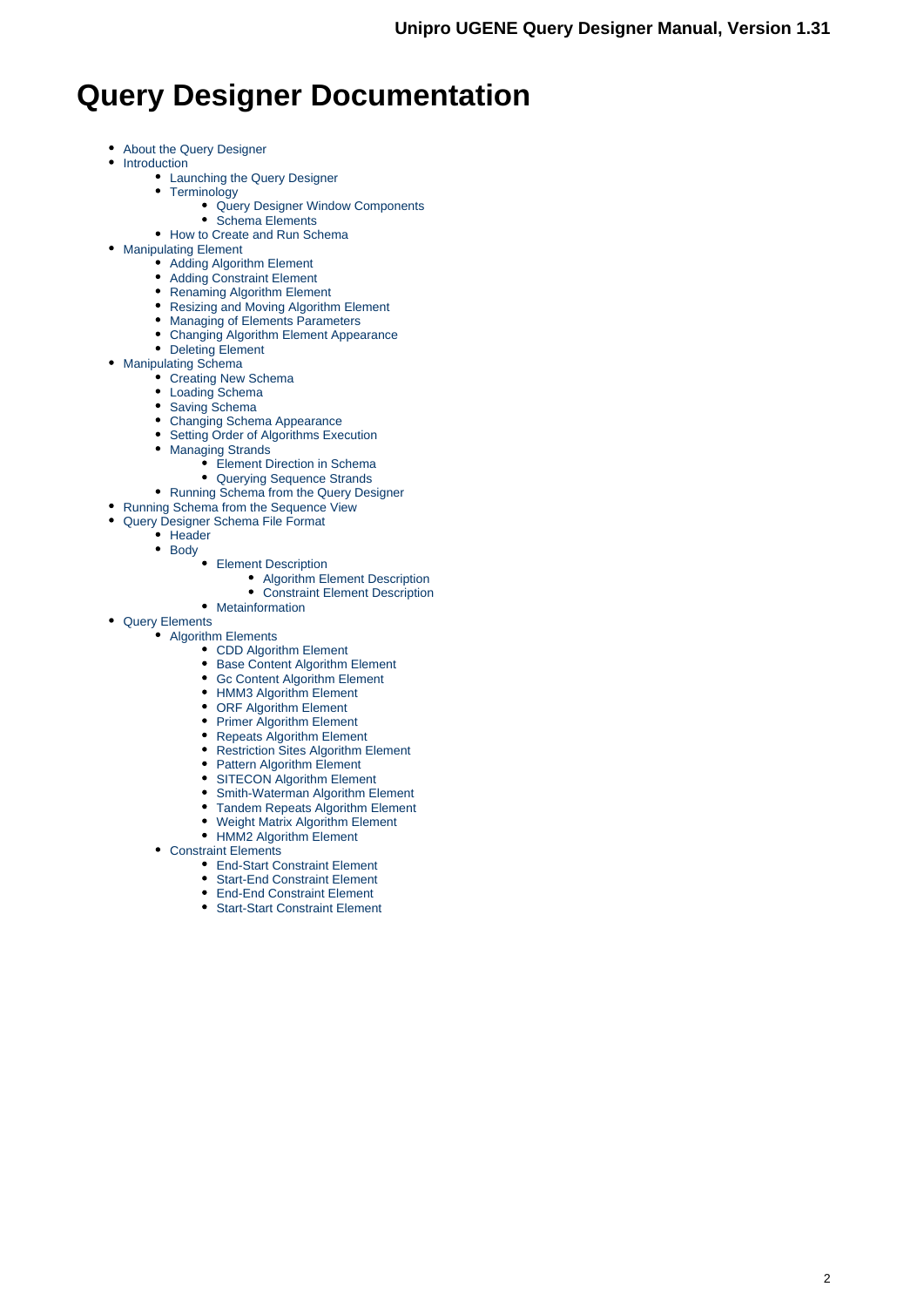# **About the Query Designer**

The Query Designer is a part of UGENE genome analysis suite that allows a molecular biologist to analyze a nucleotide sequence using different algorithms (Repeats finder, ORF finder, Weight matrix matching, etc.) at the same time imposing constraints on the positional relationship of the results obtained from the algorithms.



A user-friendly interface is used to create a schema of the algorithms and constraints.

Alternatively, you can create / edit a schema using a text editor.

<span id="page-2-0"></span>When the schema has been created and all its parameters have been set you can run it for a nucleotide sequence. The results are saved as a set of annotations to the specified file in the GenBank format.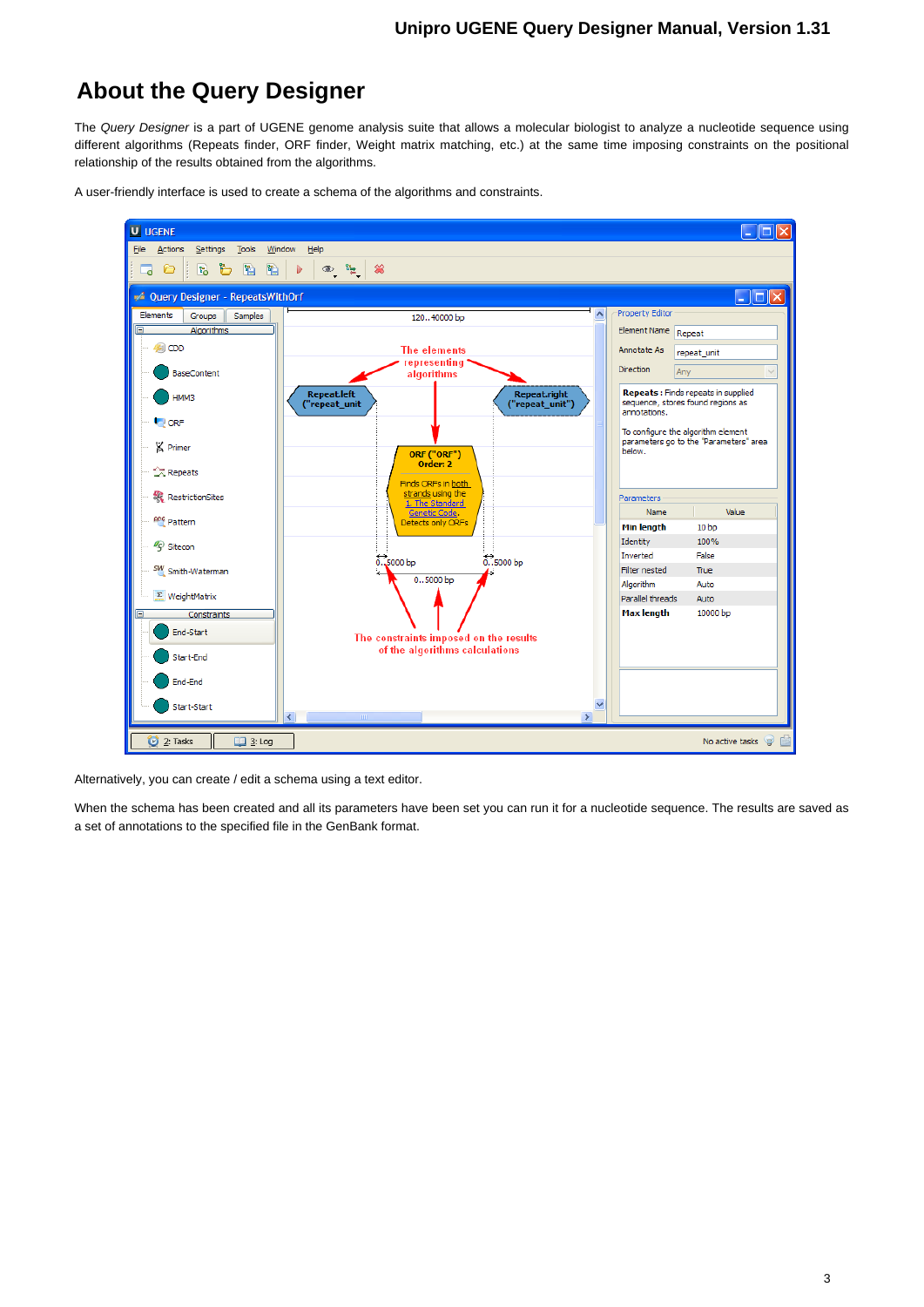# **Introduction**

This chapter describes the Query Designer key elements and provides an example on how to create and run a simple schema.

- [Launching the Query Designer](#page-3-0)
- [Terminology](#page-4-0)
	- [Query Designer Window Components](#page-4-1)
- [Schema Elements](#page-4-2)
- [How to Create and Run Schema](#page-5-0)

# <span id="page-3-0"></span>**Launching the Query Designer**

To launch the Query Designer select the Tools Query Designer item in the main menu:



The tool provides multi-window user interface, so you can open and use at the same time as many Query Designer windows as you need.

| <b>U</b> UGENE                                                                             | $\Box$ $\Box$ $\times$                               |
|--------------------------------------------------------------------------------------------|------------------------------------------------------|
| Tools<br>Window<br><b>Eile</b><br>Actions<br>Settings<br>Help                              |                                                      |
| $\circledast$ . $\circledast$<br>ħ<br>瞺<br>$\mathfrak{r}_0$<br>$\mathbb{R}$<br>Ò<br>Þ<br>ط |                                                      |
| Query Designer - NewSchema                                                                 | $\Box$ o $\times$                                    |
| Property Editor<br>$\overline{\phantom{a}}$<br>Elements<br>Groups<br>Samples               |                                                      |
| ⊟<br>U Query Designer - RepeatsWithOrf                                                     | $\Box$ ek                                            |
| <b>多 CDD</b><br>ᄾ<br>Elements<br>Groups<br>Samples                                         | Property Editor                                      |
| 日<br><b>Algorithms</b><br>$\overline{\phantom{a}}$<br><b>Ba</b>                            | Element Name <sub>ORF</sub>                          |
| <b>Repeat.left</b><br>Rep<br>$\bigcirc$ CDD<br>("rep<br>("repeat_unit<br>HM                | Annotate As<br><b>ORF</b>                            |
| <b>BaseContent</b><br><b>I</b> JORF                                                        | <b>Direction</b><br>Any<br>v                         |
| HMM3<br>ORF ("ORF")<br><b>※ Prim</b>                                                       | ㅅ<br>ORF: Finds Open<br>Reading Frames (ORFs)        |
| Order: 2<br><b>U</b> ORF<br>$\infty$ Rep<br>Finds ORFs in both                             | in supplied nucleotide<br>sequence, stores found     |
| strands using the<br>& Primer<br>1. The Standard<br><b>R</b> Res                           | Parameters<br>Value<br>Name                          |
| Genetic Code.<br><b>X</b> Repeats<br>Detects only ORFs                                     | Genetic code<br>$1$ de                               |
| <b>ACG</b> Pat                                                                             | Min length<br>100 bp                                 |
| <b>RestrictionSites</b><br><sup>2</sup> 9 Site<br>$0$ 5000 bp                              | Require init codon<br>True<br>Allow ale codons False |
| <b>ACG</b> Pattern<br>$0$ 5000 bp<br>SW <sub>Smi</sub>                                     | <b>Max length</b><br>10bp                            |
| <sup>Q</sup> Sitecon<br>$\Sigma$ Wei                                                       | Require stop codon False                             |
| $0.5000$ bp<br>SW Smith-Waterman                                                           |                                                      |
| $\Sigma$ WeightMatrix                                                                      |                                                      |
| Constraints<br>Ξ<br>$\checkmark$                                                           |                                                      |
| $\overline{\left\langle \right\rangle }$<br>$\rightarrow$<br>IIII.                         |                                                      |
| 2: Tasks<br><b>1</b> 3: Log                                                                | No active tasks $\mathcal{G}$                        |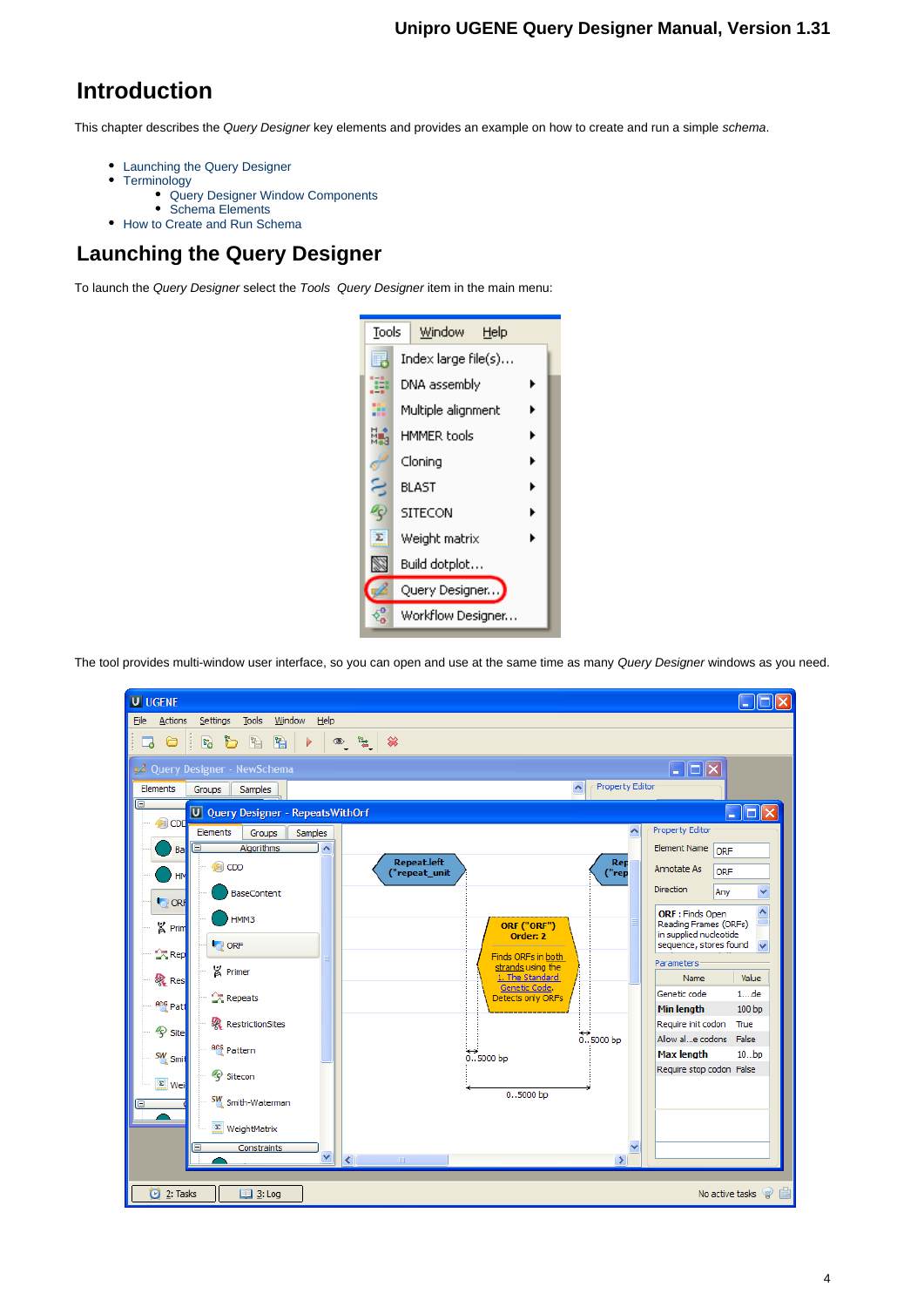# <span id="page-4-0"></span>**Terminology**

- [Query Designer Window Components](#page-4-1)
- [Schema Elements](#page-4-2)

## <span id="page-4-1"></span>**Query Designer Window Components**

Each Query Designer window consists of:

#### **Palette**

The palette of the elements.

#### **Scene**

The main drawing scene is the place where elements are constructed into a schema.

#### **Property Editor**

Provides information about a currently selected element and allows configuring it.

On the image below you can see these components in a maximized Query Designer window:

| <b>U</b> UGENE                                        | $\Box$ o $\textrm{\textsf{K}}$                                                                                     |
|-------------------------------------------------------|--------------------------------------------------------------------------------------------------------------------|
| File<br>Actions<br>Settings<br><b>Tools</b><br>Window | Help                                                                                                               |
| B H<br>陷<br>Ò<br>閊<br>ط                               | $\circledast$ $\circledast$<br>Þ<br>- ‰                                                                            |
| U Query Designer - RepeatsWithOrf                     | $\left\lfloor -\left\lfloor \left\lfloor -\right\rfloor \right\rfloor \right\rfloor \times$                        |
| Elements<br><b>Groups</b><br>Samples                  | <b>Property Editor</b>                                                                                             |
| $\overline{\blacksquare}$<br>Algorithms               | Element Name<br>ORF<br><b>Repeat.left</b>                                                                          |
| <sup>4</sup> CDD                                      | Annotate As<br>ORE<br>("repeat_unit")                                                                              |
| <b>BaseContent</b>                                    | Order: 1<br>Direction<br>Ÿ<br>Any<br>Finds direct repeats.                                                         |
| HMM3                                                  | ۸<br>ORF : Finds Open Reading<br>Detects 100%<br>ORF ("ORF")<br>Frames (ORFs) in supplied<br>identical repeats not |
| <b>L</b> <sub>O</sub> ORF                             | nucleotide sequence, stores<br>shorter than 10 bps.<br>Order: 2<br>found regions as annotations.                   |
|                                                       | Finds ORFs in both<br>Protein sequences are skipped if<br>strands using the                                        |
| <b>区 Primer</b>                                       | any.<br>1. The Standard<br>Genetic Code                                                                            |
| <b>大 Repeats</b>                                      | Parameters<br>Detects only ORFs<br>Value<br>Name                                                                   |
| <b>RestrictionSites</b>                               | 1. The cCode<br>Genetic code                                                                                       |
| <b>Palette</b>                                        | $\overline{05}$<br><b>Min<sub>le</sub></b> Property<br><b>Scene</b><br>Require <sup>1</sup>                        |
|                                                       | $05000$ bp<br>Allow a <b>Editor</b> e                                                                              |
| <sup><i>Q</i></sup> Sitecon                           | 10000 bp<br>Max length                                                                                             |
| SW Smith-Waterman                                     | Require stop codon False                                                                                           |
| $\Sigma$ WeightMatrix                                 |                                                                                                                    |
| Θ<br><b>Constraints</b>                               |                                                                                                                    |
| End-Start                                             |                                                                                                                    |
| Start-End                                             | Genetic code : Which genetic<br>code should be used for translating                                                |
| End-End                                               | the input nucleotide sequence.                                                                                     |
|                                                       |                                                                                                                    |
| Start-Start                                           | $\overline{\mathbf{C}}$<br>$\sim$ 1111                                                                             |
| $2:$ Tasks<br><b>1</b> 3: Log                         | No active tasks $\mathbb{P}$                                                                                       |
|                                                       |                                                                                                                    |

<span id="page-4-2"></span>All these components are resizable and can be adjusted to individual needs.

## **Schema Elements**

The Scene is initially empty and you start with creating a schema on it:

#### **schema**

A schema is a visual representation of the query that would be used to analyze a nucleotide sequence. It consists of elements.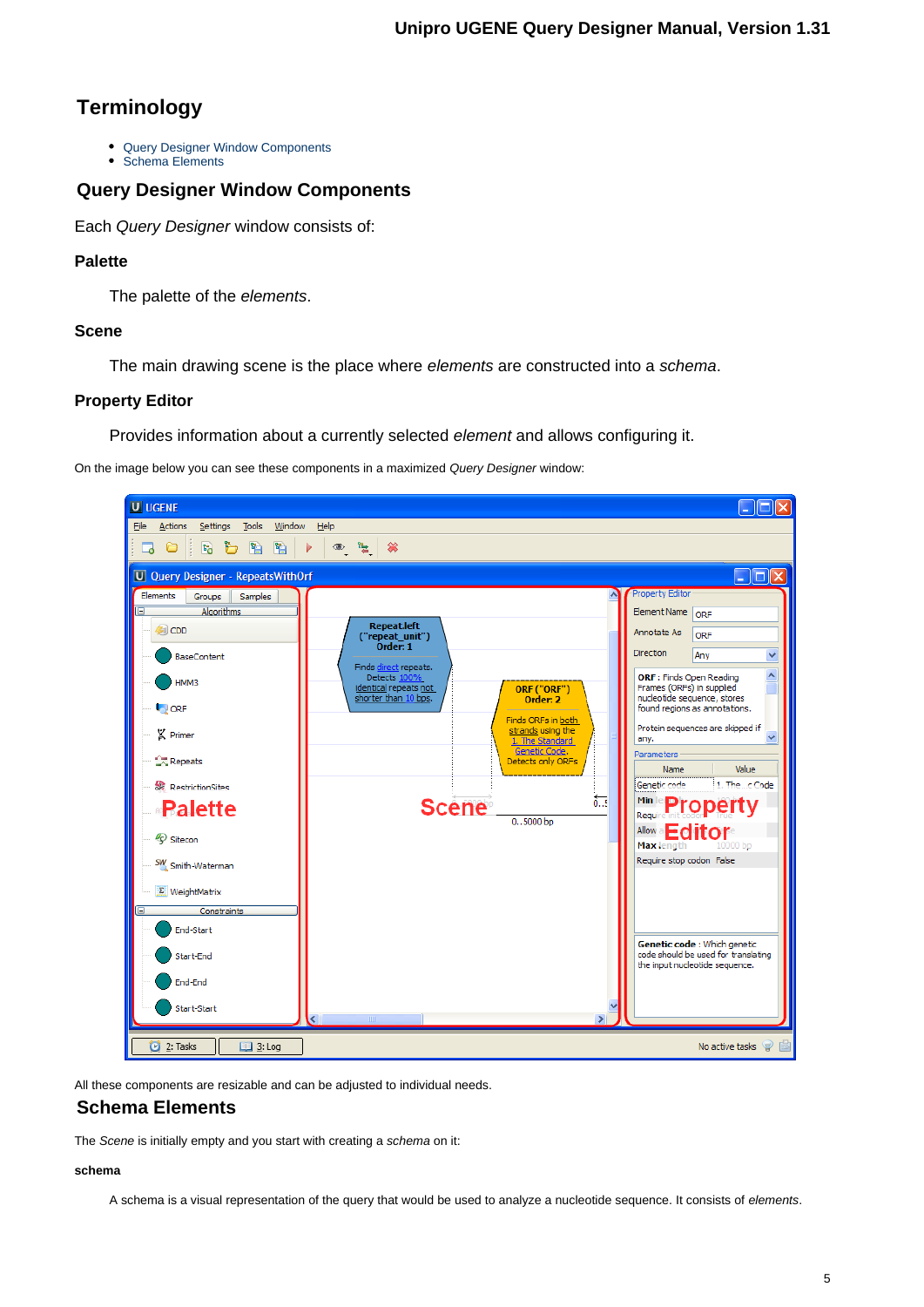#### **element**

An element of a schema. There are two types of elements: algorithm elements and constraint elements.

#### **algorithm element**

An element of a schema that represents an algorithm used to analyze a nucleotide sequence.

#### **constraint element**

An element of a schema used to impose constraints on the results obtained from algorithm elements.

Your first step is to [add necessary algorithm elements](#page-9-0) to the Scene by dragging them to the Palette.

The next step is to [add constraints](#page-9-1) on the algorithms results.



<span id="page-5-0"></span>Read [Manipulating Element](#page-8-0) chapter to learn the details or check the section below on [how to create and run a schema](#page-5-0). **How to Create and Run Schema**

• Select the Tools Query Designer item in the main menu.

**Result:** The Query Designer window appears:

| U UGENE                                                                                       |                     | н                                |  |  |  |  |  |  |  |  |
|-----------------------------------------------------------------------------------------------|---------------------|----------------------------------|--|--|--|--|--|--|--|--|
| Settings Tools Window Help<br>File Actions                                                    |                     |                                  |  |  |  |  |  |  |  |  |
| $\circledast$ $\circledast$<br>$\bullet$<br>rber<br>- ≋<br>Þ.<br>÷<br>□                       |                     |                                  |  |  |  |  |  |  |  |  |
| * Query Designer - NewSchema                                                                  |                     | $\Box$ ek                        |  |  |  |  |  |  |  |  |
| Elements<br>Groups<br>Samples<br><b>Algorithms</b><br>$\overline{\phantom{a}}$<br>⊟           | $\hat{\phantom{a}}$ | Property Editor                  |  |  |  |  |  |  |  |  |
| <b>图 CDD</b>                                                                                  |                     | Select an element to<br>inspect. |  |  |  |  |  |  |  |  |
| <b>BaseContent</b>                                                                            |                     |                                  |  |  |  |  |  |  |  |  |
| HMM3                                                                                          |                     |                                  |  |  |  |  |  |  |  |  |
| $\begin{bmatrix} 1 \\ 0 \end{bmatrix}$ ORF                                                    |                     |                                  |  |  |  |  |  |  |  |  |
| & Primer                                                                                      |                     |                                  |  |  |  |  |  |  |  |  |
| <b>X</b> Repeats                                                                              |                     |                                  |  |  |  |  |  |  |  |  |
| <b>R</b> RestrictionSites                                                                     |                     |                                  |  |  |  |  |  |  |  |  |
| <b>ACG</b> Pattern                                                                            |                     |                                  |  |  |  |  |  |  |  |  |
| <sup>2</sup> Sitecon                                                                          |                     | Parameters                       |  |  |  |  |  |  |  |  |
| SW Smith-Waterman                                                                             |                     |                                  |  |  |  |  |  |  |  |  |
| $\Sigma$ WeightMatrix                                                                         |                     |                                  |  |  |  |  |  |  |  |  |
| <b>Constraints</b><br>$\overline{\mathbf{v}}$<br>$\overline{\left( \right. }%$<br>$\rm III$ . | $\rightarrow$       |                                  |  |  |  |  |  |  |  |  |
| $2:$ Tasks<br><b>1</b> 3: Log                                                                 |                     | No active tasks $\mathcal{P}$    |  |  |  |  |  |  |  |  |

• Drag the Repeats element from the Palette to the Scene.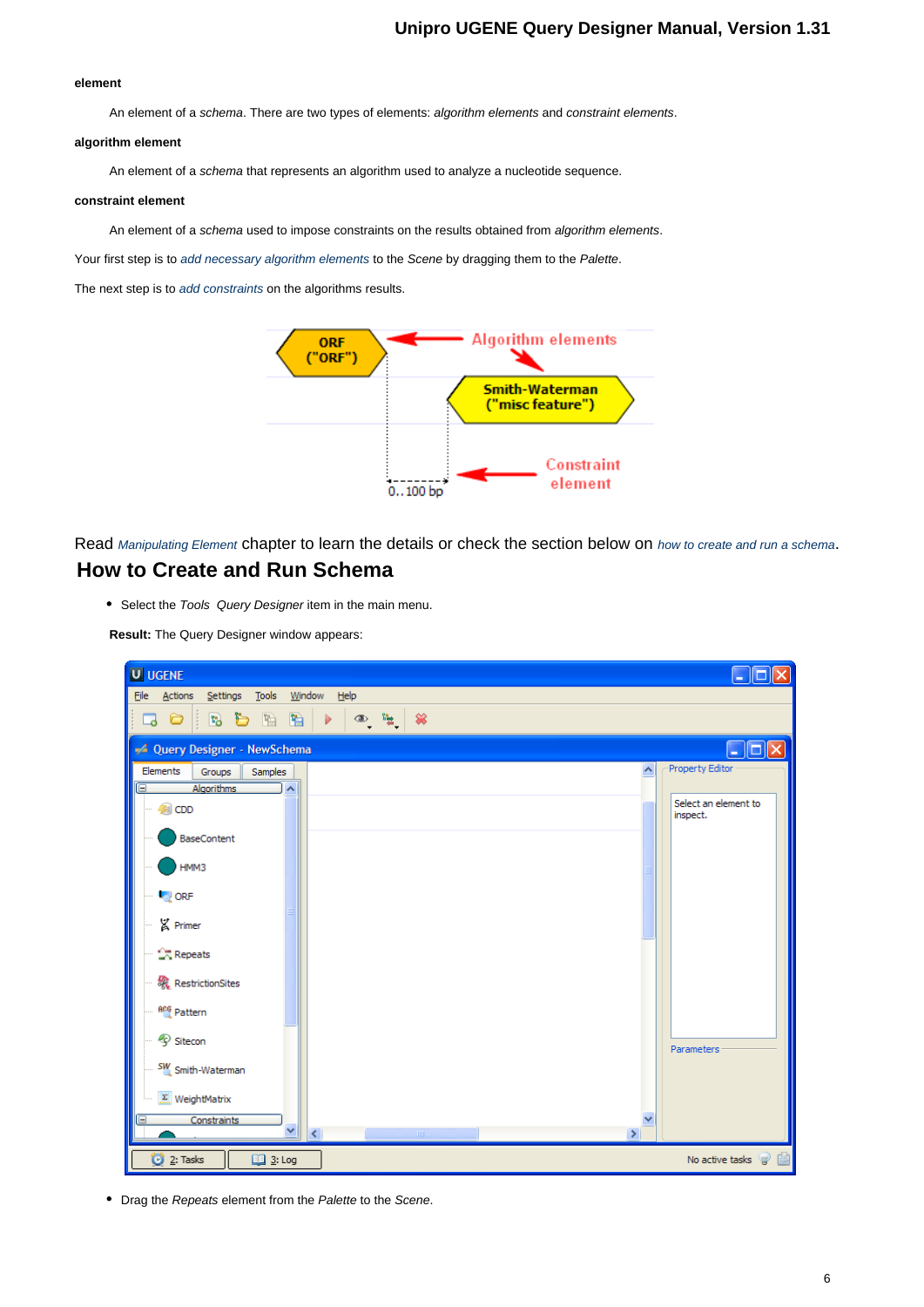| ← Query Designer - NewSchema                                                             |                                                                                       |
|------------------------------------------------------------------------------------------|---------------------------------------------------------------------------------------|
| Elements<br><b>Samples</b><br>Groups<br>Algorithms<br>⊟<br>$\boldsymbol{\mathord{\sim}}$ | 1025000 bp                                                                            |
| <b>使</b> CDD                                                                             |                                                                                       |
| HMM <sub>3</sub>                                                                         | Repeats.left ("repeat unit")<br>Repeats.right ("repeat unit")<br>Order: 1<br>Order: 1 |
| $\blacksquare$ ORF                                                                       |                                                                                       |
| & Primer                                                                                 |                                                                                       |
| $\mathbb{Z}$ Repeats                                                                     | $0.5000 b$ p                                                                          |
| Restriction sites                                                                        |                                                                                       |

**Result:** The Repeats element subunits are presented on the Scene:

Note, that by default minimum distance between left and right repeats is 0bp, the maximum distance is 5000bp.

• Slide the Repeats element subunits apart.

#### **Result:**



• Drag the ORF element from the Palette and drop it between the repeats.

**Result:** The ORF element is presented on the Scene:



• Find the End-Start constraint on the Palette:



And drag it between the left Repeats element and ORF.

**Result:** The dialog appears: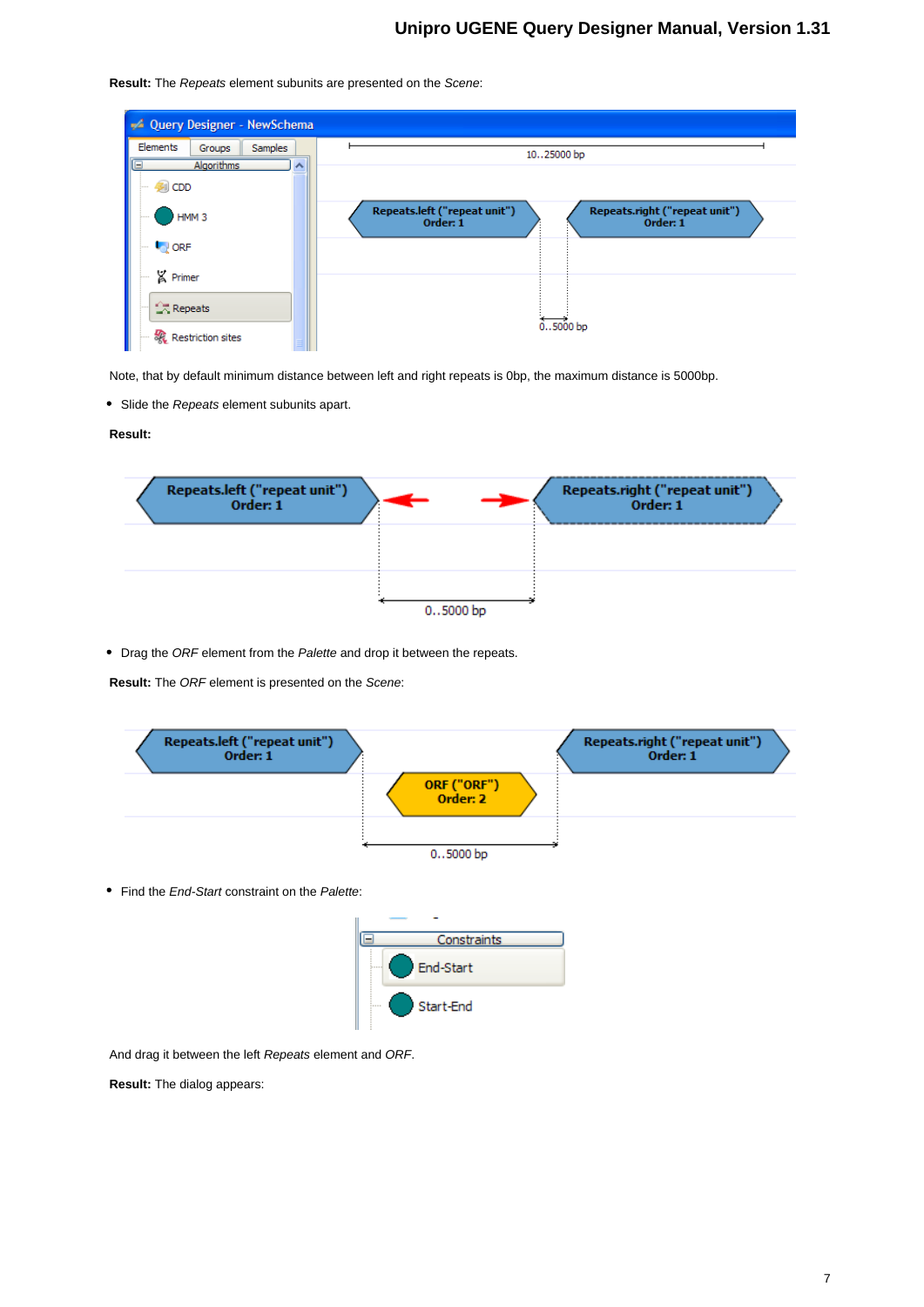|      | U Add 'End-Start' Constraint |                   | P.   |
|------|------------------------------|-------------------|------|
| From | Repeat.left                  | Min<br>- 0        | ÷    |
| To   | ORF                          | Max<br>$\sqrt{0}$ | ÷    |
|      | Cancel<br>ОΚ                 |                   | Help |

• Check that From equals to Repeats. left and To equals to ORF. Set Max to 5000. Press the OK button.

**Result:** The constraint has been added to the elements:



• Repeat steps 5-6 for ORF element and the right Repeats subunit.

**Result:** The schema looks as follows:



• Press the Run Schema button on the toolbar:



**Result:** The Run schema dialog appears:

| Run Schema      | 8<br>X                |
|-----------------|-----------------------|
| Load sequence   | $\cdots$              |
| Save results to | $\cdots$              |
|                 | Add to project        |
|                 | Cancel<br>Help<br>Run |

Browse for the sequence to analyze (the Load sequence field) and for a GenBank file to save results to (the Save results to field). Click the Run button.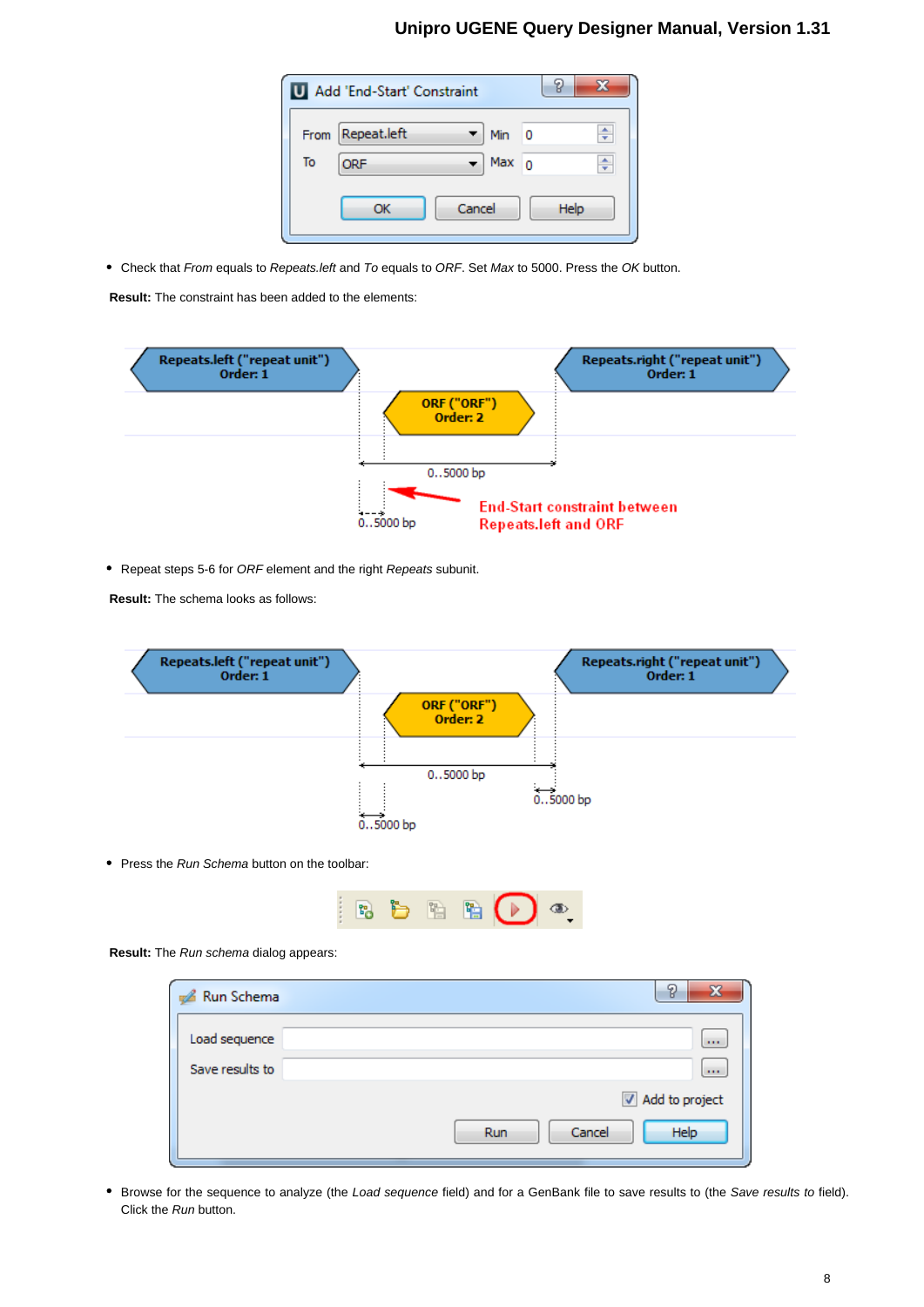**Result:** Both the sequence and the file with annotations are added to the current project. The sequence appears in the Sequence View window, for example:



To learn more about the Sequence View read main UGENE User Manual. Λ

<span id="page-8-0"></span>The schema described in this example is also available as sample schema. Select the Samples tab on the Palette and double-click Λ the ORF-Repeats to open the sample schema.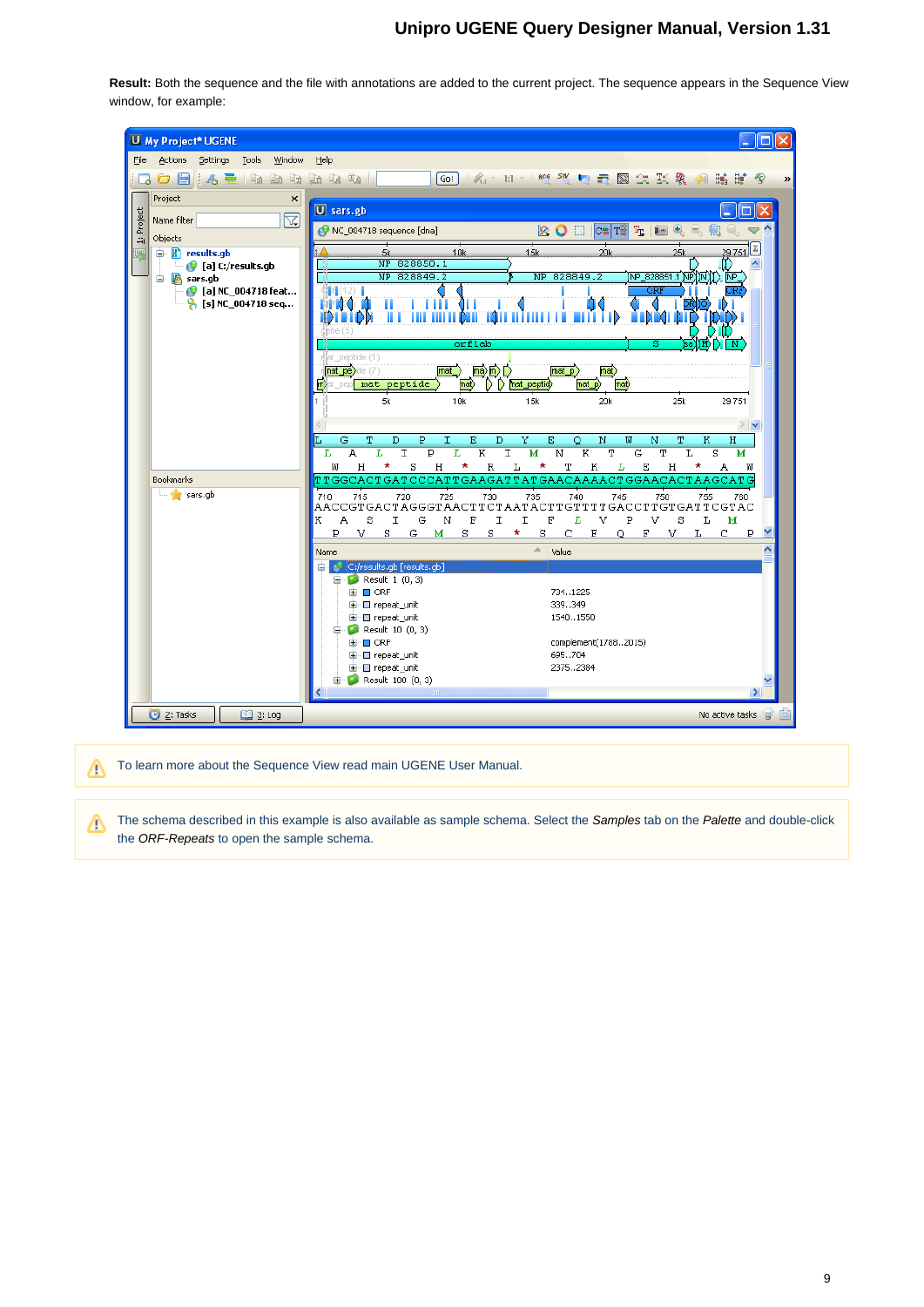# **Manipulating Element**

This chapter describes in more details how you can manipulate elements using the GUI.

- [Adding Algorithm Element](#page-9-0)
- [Adding Constraint Element](#page-9-1)
- [Renaming Algorithm Element](#page-10-0)
- [Resizing and Moving Algorithm Element](#page-10-1)
- [Managing of Elements Parameters](#page-10-2)
- [Changing Algorithm Element Appearance](#page-11-0)
- $\bullet$ [Deleting Element](#page-12-0)

# <span id="page-9-0"></span>**Adding Algorithm Element**

To add an algorithm element drag it from the Palette to the Scene. Or you can just click on the element on the Palette and then click somewhere on the Scene.



If the default elements appearance hasn't been [modified](#page-11-0), on the added element you can see:

- 1. The element name
- 2. The result annotations name, enclosed in parentheses
- 3. The order of the algorithm execution



Some elements consist of two subunits. In this case the subunits are marked as **.left** and **.right**:



# <span id="page-9-1"></span>**Adding Constraint Element**

A constraint can be imposed on any two algorithm elements.

To add a constraint element drag it from the Palette to the Scene. The corresponding dialog appears: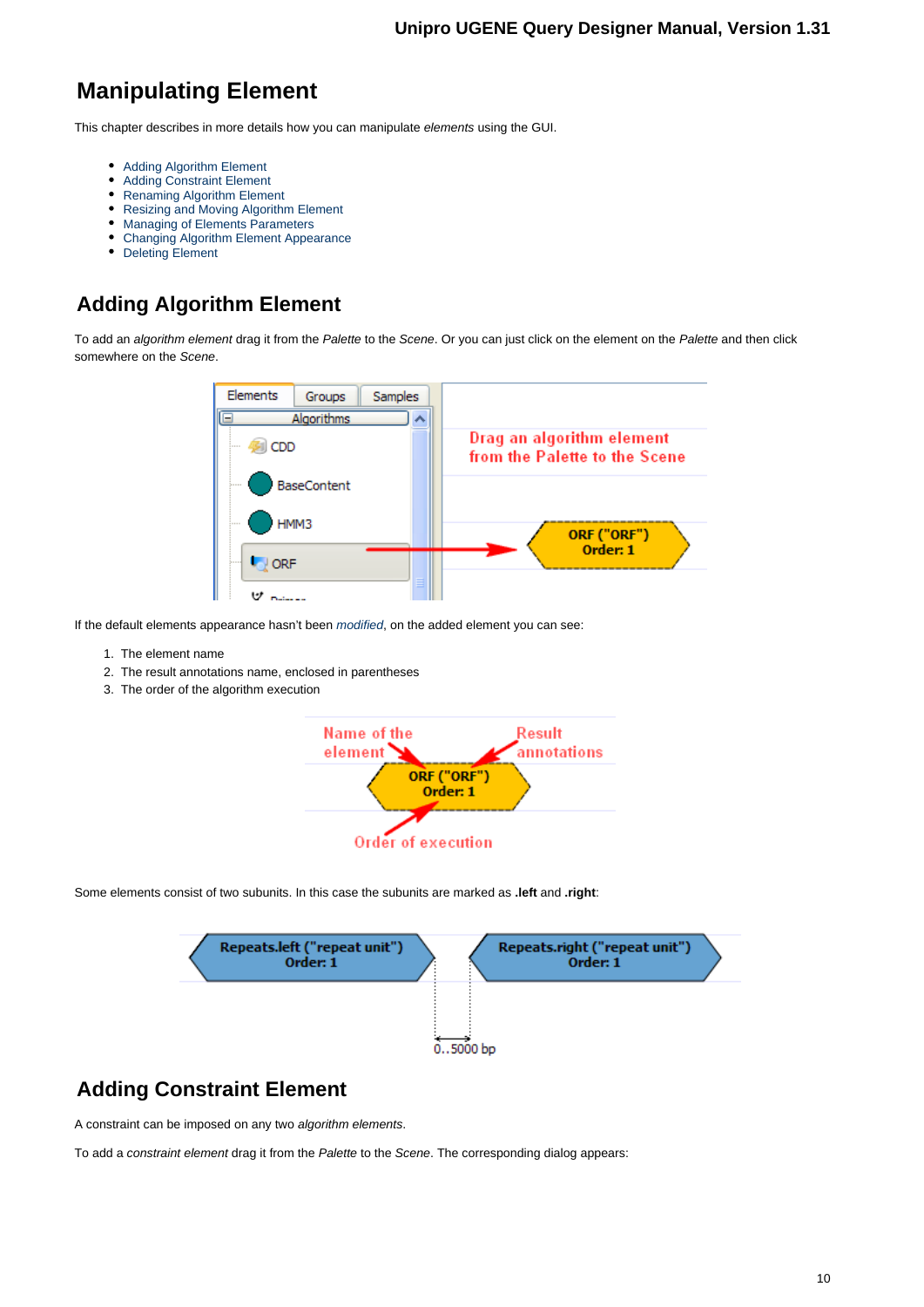|      | U Add 'End-Start' Constraint |            |    | P    |
|------|------------------------------|------------|----|------|
| From | Repeat.left                  | Min        | -0 | ÷    |
| To   | <b>ORF</b>                   | Max $_{0}$ |    | ÷    |
|      | Cancel<br>ок                 |            |    | Help |

Once the algorithm elements are selected and the OK button is pressed in the dialog, the constraint element is added to the Scene. From now the constraint is binded to the algorithm elements and it is not possible to modify this assignment.

# <span id="page-10-0"></span>**Renaming Algorithm Element**

To rename an algorithm element, select it and edit the Element name field in the Property Editor.



<span id="page-10-1"></span>The name can contain only english letters, numbers, '\_' (underscore) and '-' (hyphen) characters.

# **Resizing and Moving Algorithm Element**

An algorithm element can be moved around on the Scene by dragging it and can be resized by dragging its borders.

But if some constraints are imposed on the element, then the element can only be moved / resized within the bounds of the constraints.

On the image below you can see constraints highlighted in green when an element is moved:



## <span id="page-10-2"></span>**Managing of Elements Parameters**

The parameters values can be edited for the both algorithm and constraint elements.

When you select an element on the Scene, it's description and parameters appear in the Property Editor.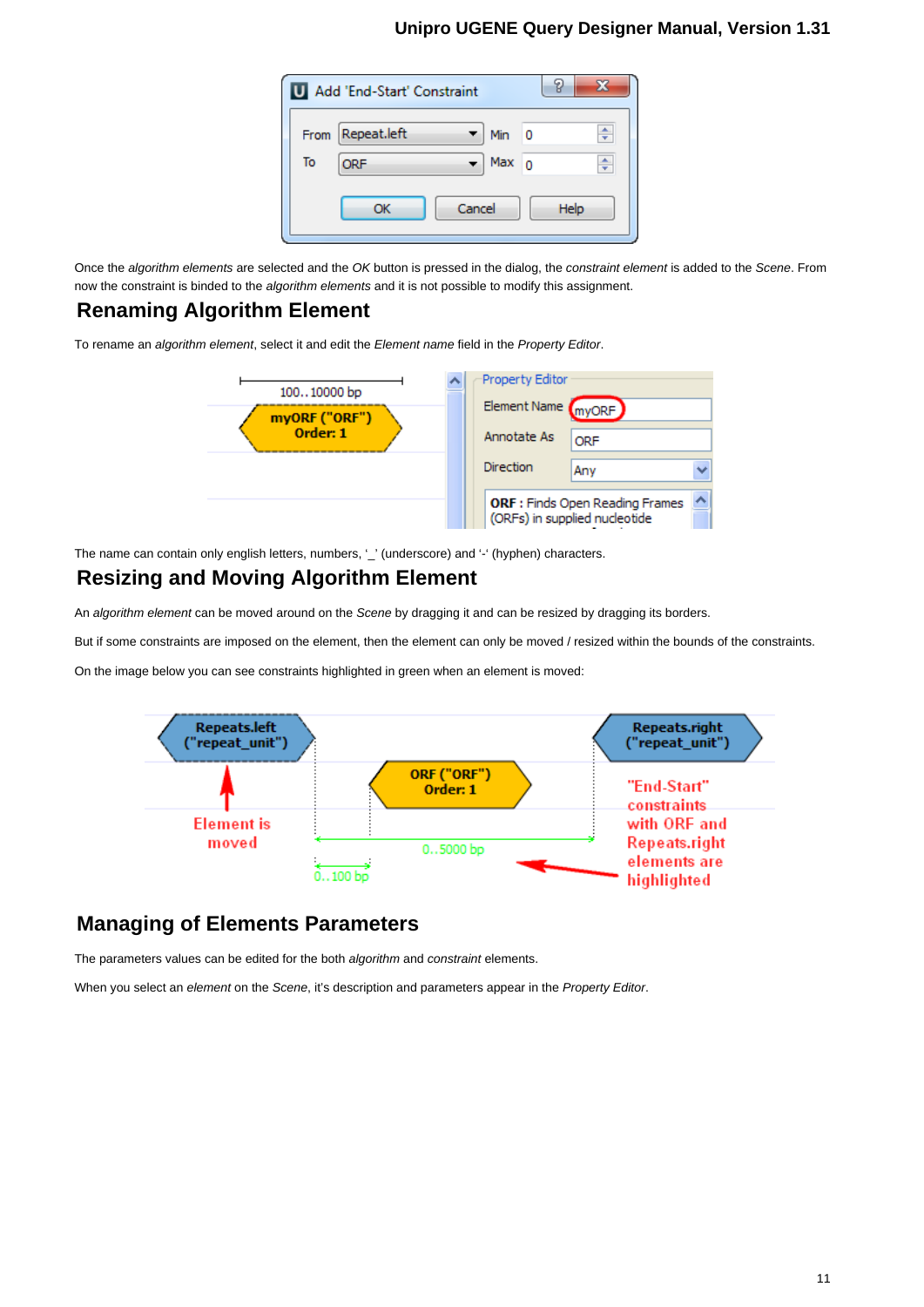| <b>Property Editor</b>                                              |                                                                                                                                                                                                                                                                                                                |                           |  |  |  |  |  |  |  |  |  |
|---------------------------------------------------------------------|----------------------------------------------------------------------------------------------------------------------------------------------------------------------------------------------------------------------------------------------------------------------------------------------------------------|---------------------------|--|--|--|--|--|--|--|--|--|
| <b>Element Name</b>                                                 | Smith-Waterman                                                                                                                                                                                                                                                                                                 |                           |  |  |  |  |  |  |  |  |  |
| Annotate As<br>misc_feature                                         |                                                                                                                                                                                                                                                                                                                |                           |  |  |  |  |  |  |  |  |  |
| Direction<br>Any                                                    |                                                                                                                                                                                                                                                                                                                |                           |  |  |  |  |  |  |  |  |  |
| area below.                                                         | <b>Smith-Waterman:</b> Finds regions of similarity to the specified<br>pattern in each input sep<br>Description e or protein one).<br>Under the hood is throf the element terman algorithm for<br>performing local sequence alignment.<br>To configure the algorithm element parameters go to the "Parameters" |                           |  |  |  |  |  |  |  |  |  |
| Parameters                                                          |                                                                                                                                                                                                                                                                                                                |                           |  |  |  |  |  |  |  |  |  |
| Name                                                                |                                                                                                                                                                                                                                                                                                                | Value                     |  |  |  |  |  |  |  |  |  |
| <b>Pattern</b>                                                      |                                                                                                                                                                                                                                                                                                                |                           |  |  |  |  |  |  |  |  |  |
| <b>Scoring matrix</b><br>Algorithm<br><b>Filter results</b>         |                                                                                                                                                                                                                                                                                                                | The element<br>parameters |  |  |  |  |  |  |  |  |  |
| Min score                                                           |                                                                                                                                                                                                                                                                                                                | 90%                       |  |  |  |  |  |  |  |  |  |
| Search inslation                                                    |                                                                                                                                                                                                                                                                                                                | False                     |  |  |  |  |  |  |  |  |  |
| Gap open score                                                      |                                                                                                                                                                                                                                                                                                                | $-10.00$                  |  |  |  |  |  |  |  |  |  |
| Gap ext score                                                       |                                                                                                                                                                                                                                                                                                                | $-1.00$                   |  |  |  |  |  |  |  |  |  |
|                                                                     |                                                                                                                                                                                                                                                                                                                |                           |  |  |  |  |  |  |  |  |  |
| Pattern : A subsequence pattern in the<br>of the parameter selected |                                                                                                                                                                                                                                                                                                                |                           |  |  |  |  |  |  |  |  |  |

There are some common parameters:

- Element Name sets the name of the current element.
- Annotate As sets the name of the result annotations.
- Direction specifies the direction of the current element relatively to other elements in the schema (i.e. either the result must be searched in the current strand of the input sequence or in the reverse complementary strand). To learn more read [Managing Strands](#page-14-1) .

Other parameters can be found in the Parameters area. Depending on the parameter in question, the value is selected either from a drop-down list or a spinbox, etc.

# <span id="page-11-0"></span>**Changing Algorithm Element Appearance**

You can select to either show or hide an algorithm element info and order on the Scene by checking / unchecking the Show element info an d Show order items in the View Mode menu (to open the menu select either View Mode toolbar button or select Actions View Mode).

On the image below you can see an ORF element when the both items are checked:

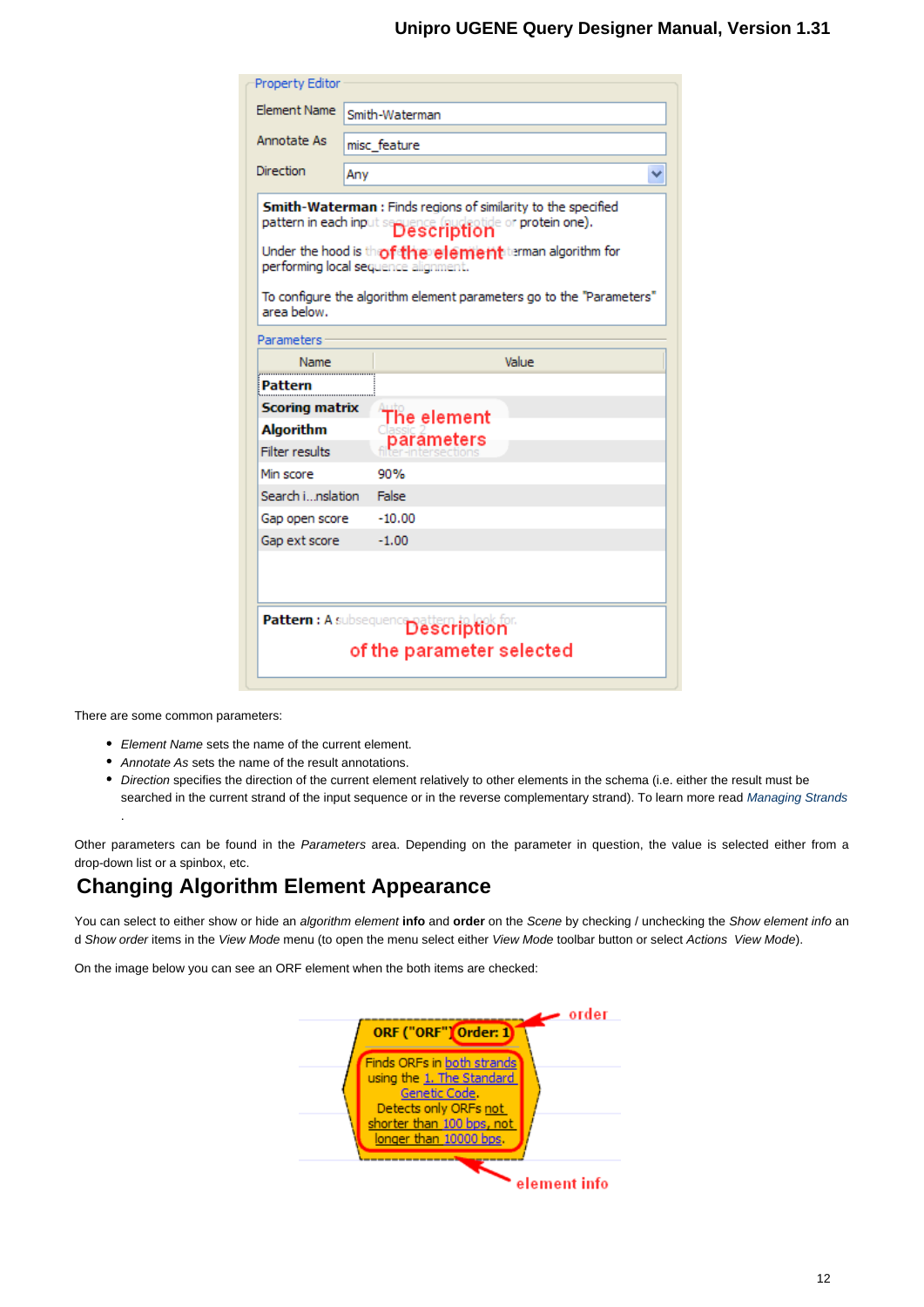See also the [Setting Order of Algorithms Execution](#page-14-0) section.

# <span id="page-12-0"></span>**Deleting Element**

To delete one or more algorithm or constraint elements from a schema, select them on the Scene and press the Delete key.

<span id="page-12-1"></span>Alternatively, you can use the Actions Delete item in the main menu or the Delete toolbar button.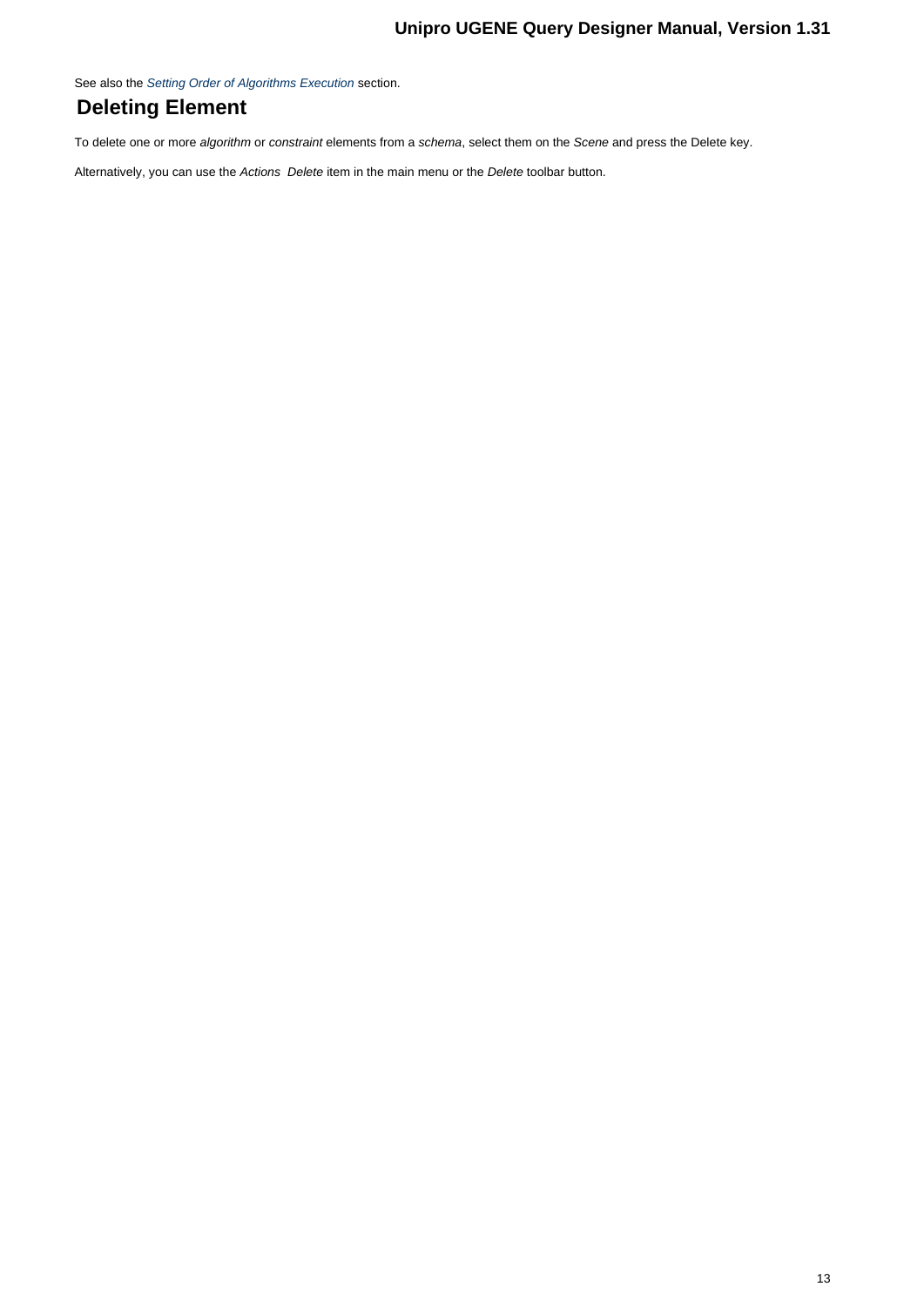# **Manipulating Schema**

This chapter describes how to manipulate a schema using the GUI: how to create, to load, to save and, finally, to run one and so on.

- [Creating New Schema](#page-13-0)
- [Loading Schema](#page-13-1)
- [Saving Schema](#page-13-2)
- [Changing Schema Appearance](#page-13-3)
- [Setting Order of Algorithms Execution](#page-14-0)
- [Managing Strands](#page-14-1)
	- [Element Direction in Schema](#page-15-0) [Querying Sequence Strands](#page-15-1)
- [Running Schema from the Query Designer](#page-16-0)

# <span id="page-13-0"></span>**Creating New Schema**

A new schema is created each time you [launch the Query Designer](#page-3-0).

To create a new schema from the Query Designer select either the Actions New Schema item in the main menu or the New Schema toolbar button.

# <span id="page-13-1"></span>**Loading Schema**

To load an existing schema from the Query Designer, select the Actions Load Schema item in the main menu or use the Load schema toolb ar button.

<span id="page-13-2"></span>The Load Schema dialog appears. Browse for the required schema file with the \*.uql extension.

## **Saving Schema**

To save a schema from the Query Designer select the Actions Save Schema item in the main menu or the Save Schema toolbar button.

When you save a schema for the first time the Save Schema dialog appears where you should input a name and browse for a location of the schema file. The schema is saved to a file with the \*.uql extension.

<span id="page-13-3"></span>To save a schema to a different file select the Save Schema As item on the toolbar or in the Actions main menu.

## **Changing Schema Appearance**

You can select to either show or hide a schema **title** and **description** on the Scene by checking / unchecking the Show title and Show description items in the View Mode toolbar menu.

On the image below the both **title** and **description** are displayed: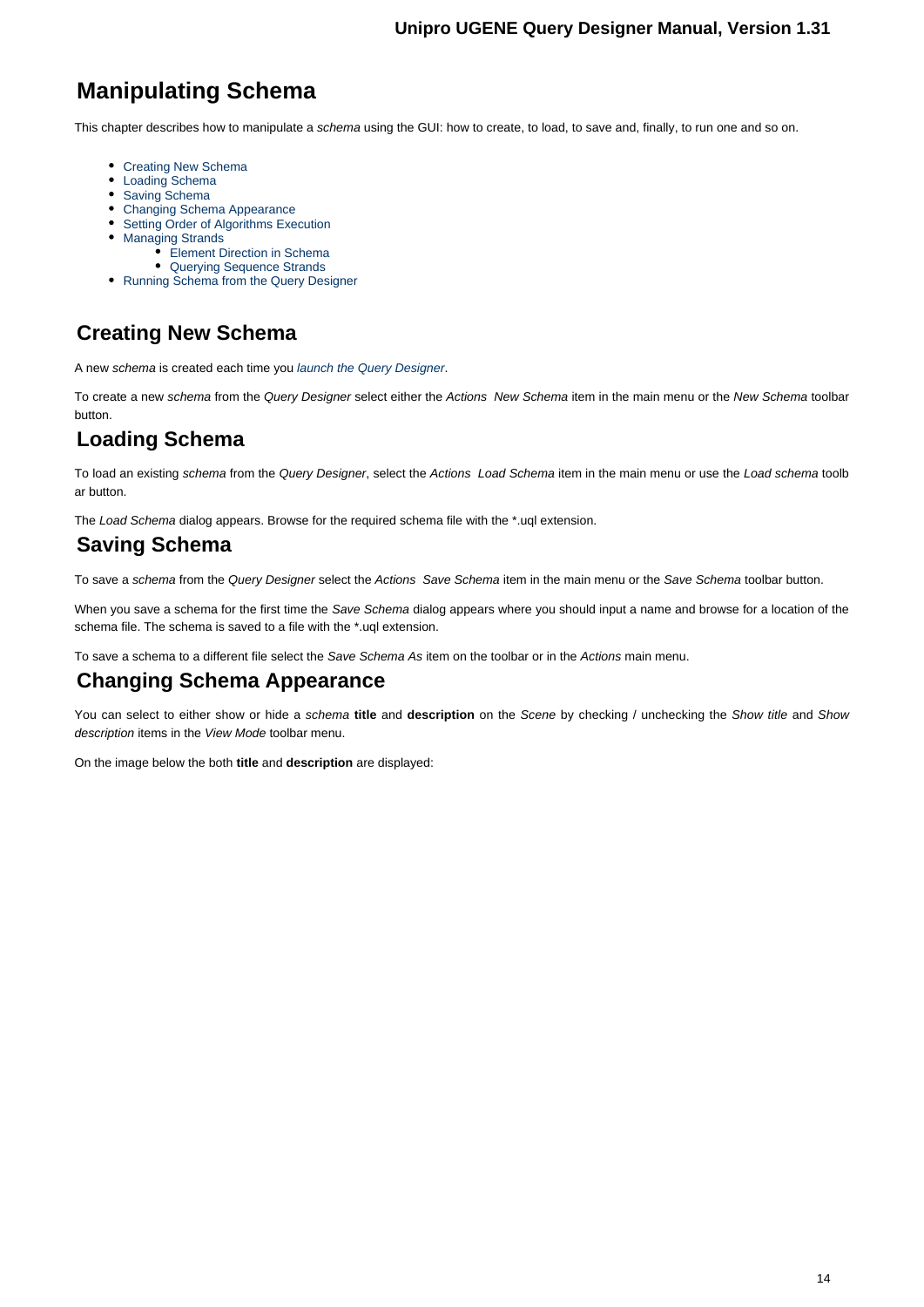

Selecting an element direction changes its appearance. See [Managing Strands](#page-14-1) for details. Δ

# <span id="page-14-0"></span>**Setting Order of Algorithms Execution**

By default, the algorithms are executed in the same order as corresponding algorithm elements have been added to the schema:

- 1. The element with order 1 is executed.
- 2. The element with order 2 is executed. It uses the results obtained from the step 1.
- 3. And so on.

As each following algorithm element uses the results obtained from the previous element, setting the order can affect efficiency. For example, the less results are obtained on the first step, the faster the second algorithm is executed.

To change the order use the Set order submenu or Up / Down items in an algorithm element context menu.



## <span id="page-14-1"></span>**Managing Strands**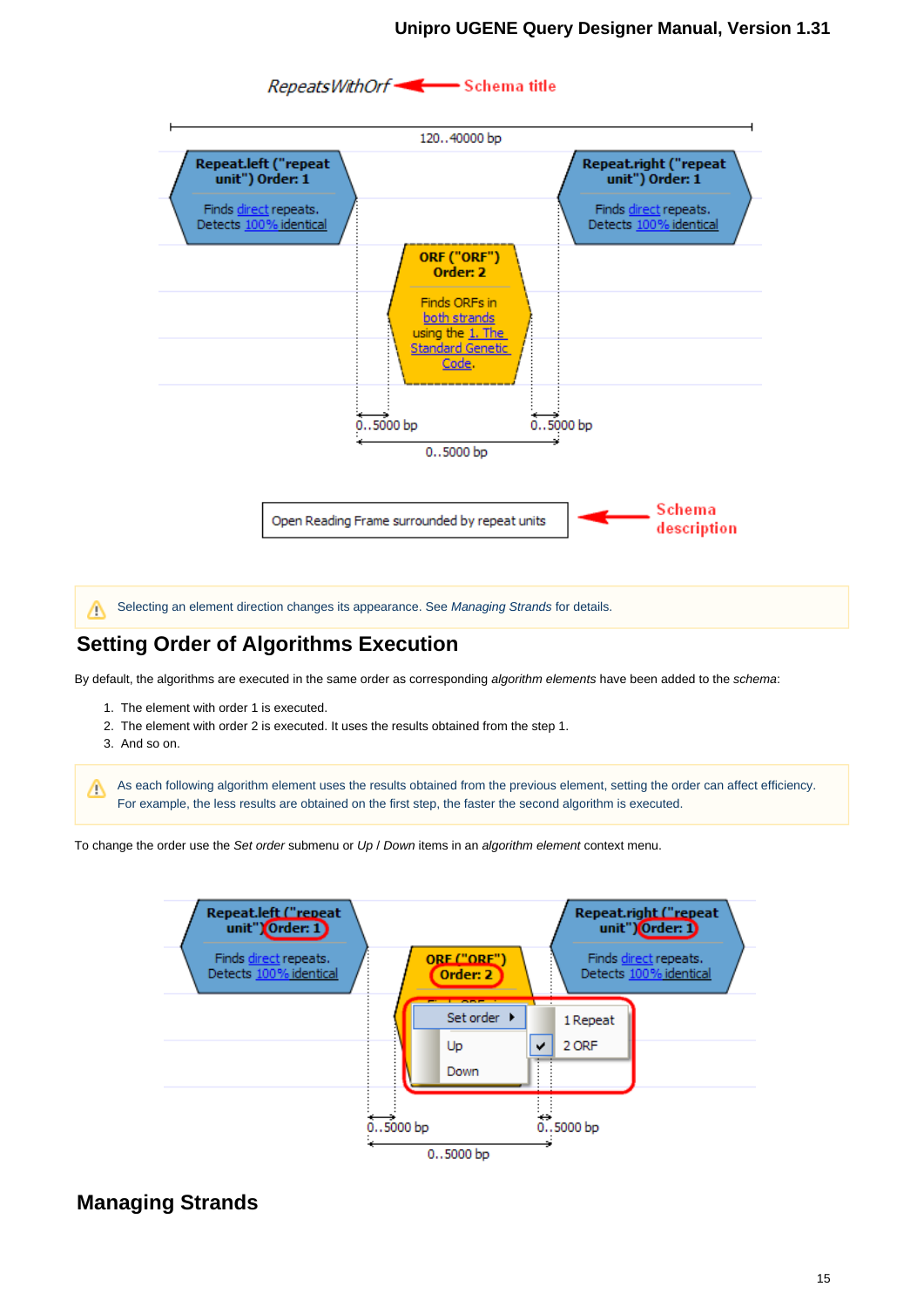- [Element Direction in Schema](#page-15-0)
- [Querying Sequence Strands](#page-15-1)

## <span id="page-15-0"></span>**Element Direction in Schema**

For some algorithm elements (e.g. ORF) the Direction parameter is available in the Property Editor. It specifies the direction of the current element relatively to other elements in the schema and can take the following values:

- Direct specifies to search the results for the element in the current strand.
- Forward specifiesd to search the results for the element in the reverse complementary strand.
- Any the results for the element are seached in the both strands.

Notice that an element changes it's appearance on the Scene when different values are selected:



#### **Example1:**

Create the following schema:

- 1. The Smith-Waterman algorithm element with AAG patern and the Forward direction.
- 2. The Smith-Waterman element with CGG pattern and the Backward direction.
- 3. Add a constraint to these elements.
- 4. Run the schema for a sequence.

By default, if the Query Sequence Mode hasn't been modified, the followings results will be found:



and

GGAGCTTGC 103960 103965 CCGCCTC GAACG

#### <span id="page-15-1"></span>**Querying Sequence Strands**

As the **Example1** above shows, both sequence strands are queried by default.

To modify this behavior select the Actions Query Sequence Mode item in the main menu or Query Sequence Mode toolbar button. You can choose between the following values:

- Direct strand the search is performed for the direct strand only.
- Note, that the results can still be found in the complement strand if you have set the Any or Backward direction for an element.
- Reverse complementary strand the search is performed for the reverse complementary strand.
- Both strands the search is performed for the both strands.

#### **Example2:**

Create the following schema:

- 1. The Smith-Waterman algorithm element with AAG patern and the Forward direction.
- 2. The Smith-Waterman element with CGG pattern and the Forward direction.
- 3. Add a constraint to these elements.
- 4. Set the Query Sequence Mode to Direct strand.
- 5. Run the schema for a sequence.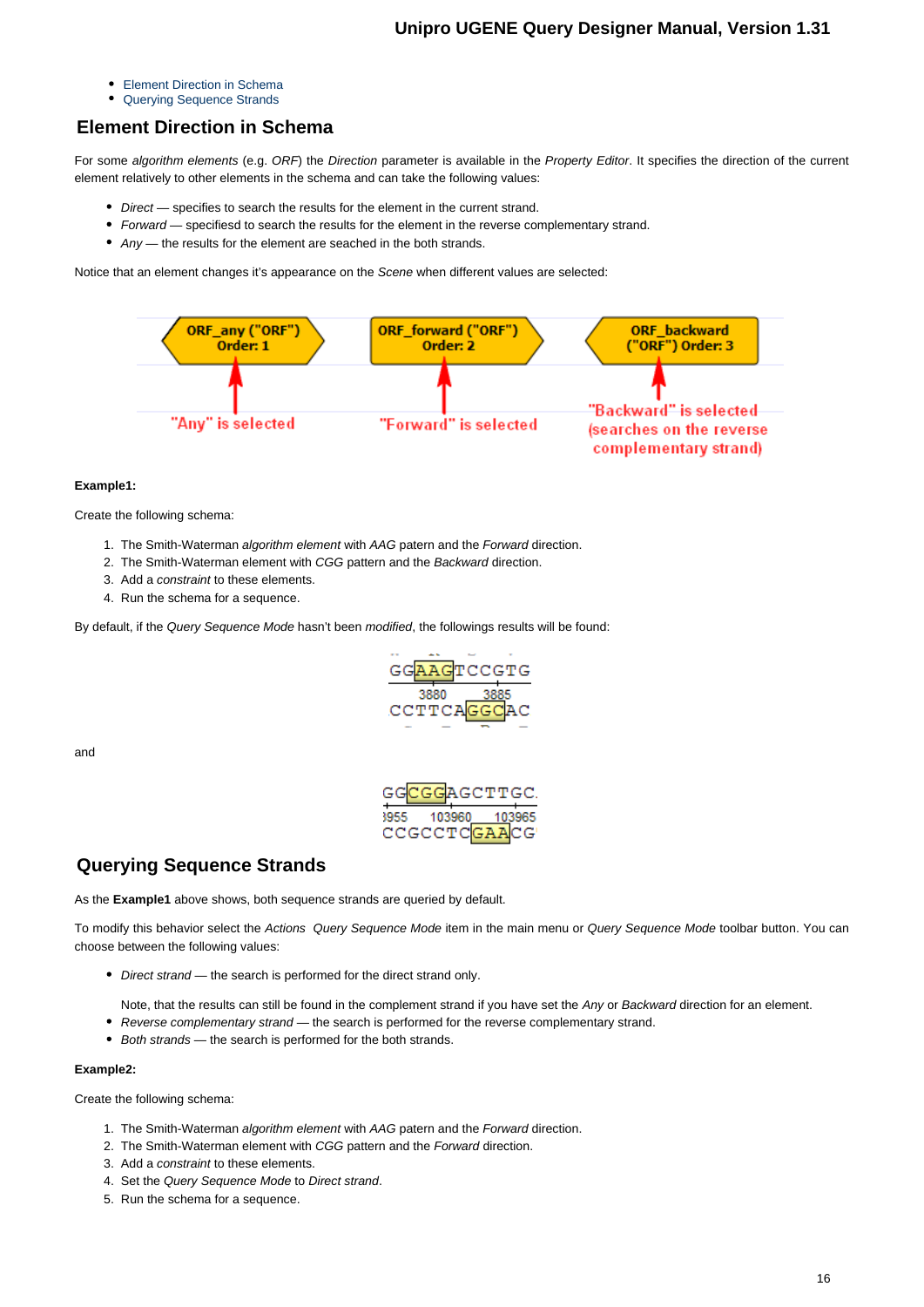

# <span id="page-16-0"></span>**Running Schema from the Query Designer**

As soon as a schema construction is finished:

- all required [algorithm elements are added](#page-9-0)
- all required [constraints are set](#page-9-1)
- all required [parameters are set](#page-10-2)

the schema can be run.

To run the schema select the Actions Run Schema item in the main menu or select the Run Schema toolbar button.

The Run Schema dialog will appear:

| Run Schema      | P<br>x                       |
|-----------------|------------------------------|
| Load sequence   | $\cdots$                     |
| Save results to | $\cdots$                     |
|                 | Add to project               |
|                 | Help<br>Cancel<br><b>Run</b> |

Select the Sequence to analyze with the schema and browse for the file in GenBank format to Save results to. Optionally, check the Add to project button to add the created result file to the active project. Press the Run button.

In case of an error check the Log View:

| <b>Meight matrix</b><br>5.<br><b>Constraints</b><br>ᆸ<br>Pattern ("misc feature")<br>Order: 1<br>End-Start |   |
|------------------------------------------------------------------------------------------------------------|---|
| Start-End<br>∢<br>۶<br>$\mathbf{III}$                                                                      |   |
| Log                                                                                                        | × |
| [18:34][Core Services][ERROR] Pattern. Required parameter is not set: Pattern                              |   |
|                                                                                                            |   |
|                                                                                                            |   |
|                                                                                                            |   |
| 2: Tasks<br>Ø<br>$3:$ Log                                                                                  | ≫ |

<span id="page-16-1"></span>Note also that the schema execution task can be canceled from the Task View.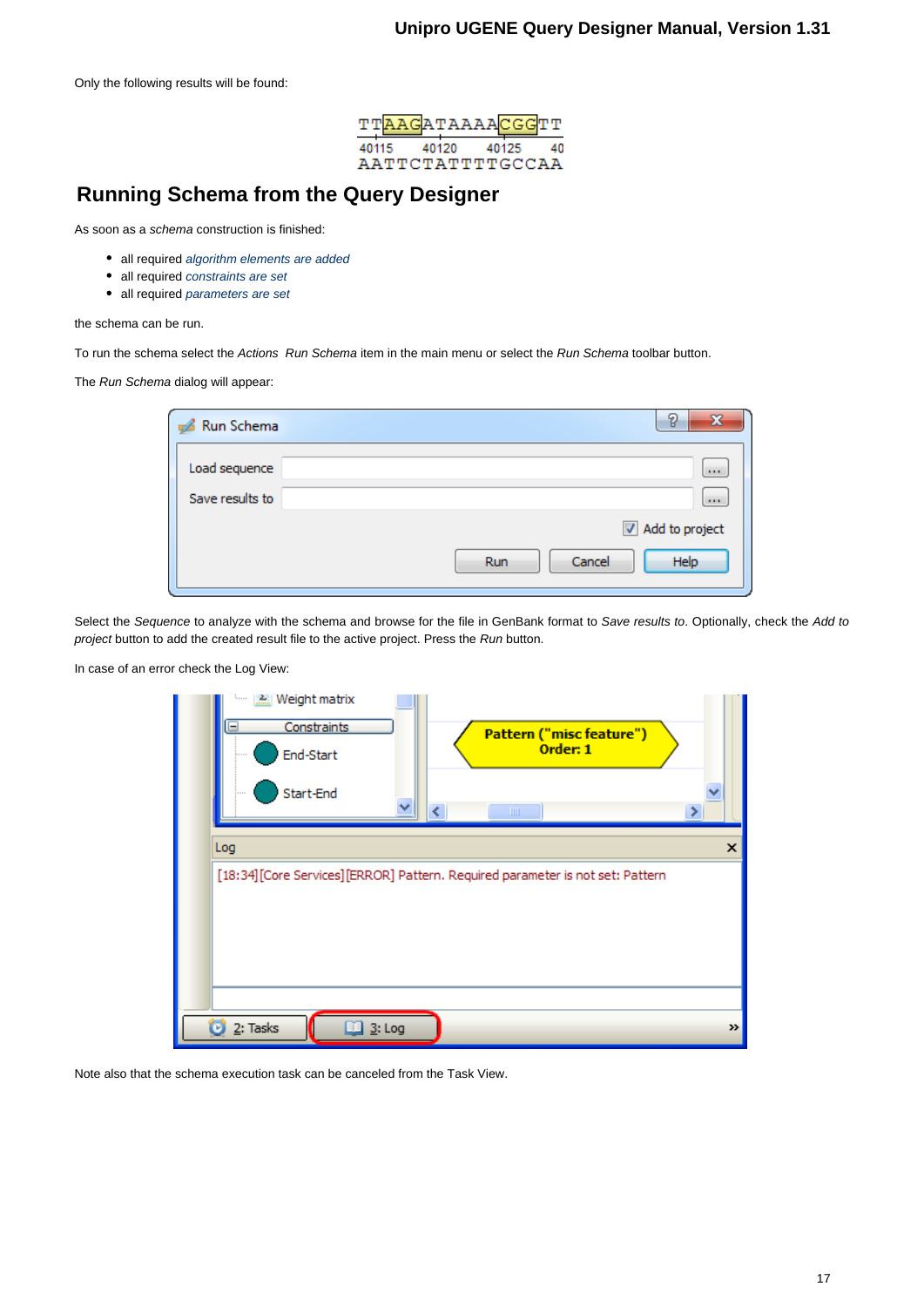# **Running Schema from the Sequence View**

Prepare a query schema and [save](#page-13-2) it to a file.

Open a nucleotide sequence that you want to analyze with this query schema. You can see the sequence displayed in the **Sequence view**.

To learn more about the **Sequence view** read the main UGENE User Manual.Λ

Select the Analyze Find query designer pattern item in the Actions main menu or in the context menu:

| s                | ÷  | D       | к           | N                      | κ |  | т. |            | F.         | F.                                   | *            | v                             | N | т. | s | ъ | F            |         |
|------------------|----|---------|-------------|------------------------|---|--|----|------------|------------|--------------------------------------|--------------|-------------------------------|---|----|---|---|--------------|---------|
| v                | ⇨  |         |             | Go to position         |   |  |    | $Ctrl + G$ |            | з                                    |              |                               |   |    | н | s | s            | к       |
|                  | Ш  |         |             | Select sequence region |   |  |    | $Ctrl + A$ | <b>ACG</b> |                                      | Find pattern |                               |   |    |   |   | $Ctrl + F$   | K<br>AA |
| <b>GTT</b>       |    |         |             | New annotation         |   |  |    | $Ctrl + N$ | <b>SW</b>  |                                      |              | Find pattern [Smith-Waterman] |   |    |   |   | Ctrl+Shift+F |         |
| 75<br><b>CAA</b> | Æь |         |             |                        |   |  |    |            |            | Find ORFs                            |              |                               |   |    |   |   |              | ΥT      |
|                  |    |         | Rename item |                        |   |  |    |            | ≂          |                                      |              | Find annotated regions        |   |    |   |   |              | F       |
| N                |    | Copy    |             |                        |   |  |    | r          | ÷          | Annotate plasmid and custom features |              |                               |   |    |   |   |              | F       |
| T<br>.           |    | Select  |             |                        |   |  |    |            | 鼮          | Build dotplot                        |              |                               |   |    |   |   |              | 6555    |
|                  |    | Add     |             |                        |   |  |    | r          | ᅌ          |                                      | Find repeats |                               |   |    |   |   |              |         |
|                  |    | Analyze |             |                        |   |  |    |            | K          |                                      | Find tandems |                               |   |    |   |   |              |         |
|                  |    | Align   |             |                        |   |  |    |            |            | Analyze with query schema            |              |                               |   |    |   |   |              |         |
|                  |    | Cloning |             |                        |   |  |    |            | 策          | Find restriction sites               |              |                               |   |    |   |   |              |         |

The Analyze with query schema dialog appears:

| A Analyze with Query Schema                                    |                                                                        | P<br>$\mathbf{x}$ |
|----------------------------------------------------------------|------------------------------------------------------------------------|-------------------|
| File with query                                                |                                                                        | m.                |
| Hint:<br>Queries can be created using the Query Designer tool. | To launch the Query Designer select the "Tools > Query Designer" item. |                   |
| Region Selected region<br>▼                                    | 77889 -                                                                | 134409            |
| $\blacktriangledown$ Save annotation(s) to<br>Sisting table    | NC_014267 features [NC_014267.1.gb]                                    | R                 |
| Create new table                                               |                                                                        |                   |
|                                                                |                                                                        | <b>COL</b>        |
| Use auto-annotations table                                     |                                                                        |                   |
| Annotation parameters<br>▼                                     |                                                                        |                   |
| Group name <auto></auto>                                       |                                                                        | 器                 |
| Description                                                    |                                                                        |                   |
|                                                                |                                                                        |                   |
|                                                                |                                                                        |                   |
|                                                                |                                                                        |                   |
|                                                                | Search<br>Cancel                                                       | <b>Help</b>       |

Browse for the file with a query schema. The selected schema preview appears in the dialog, for example: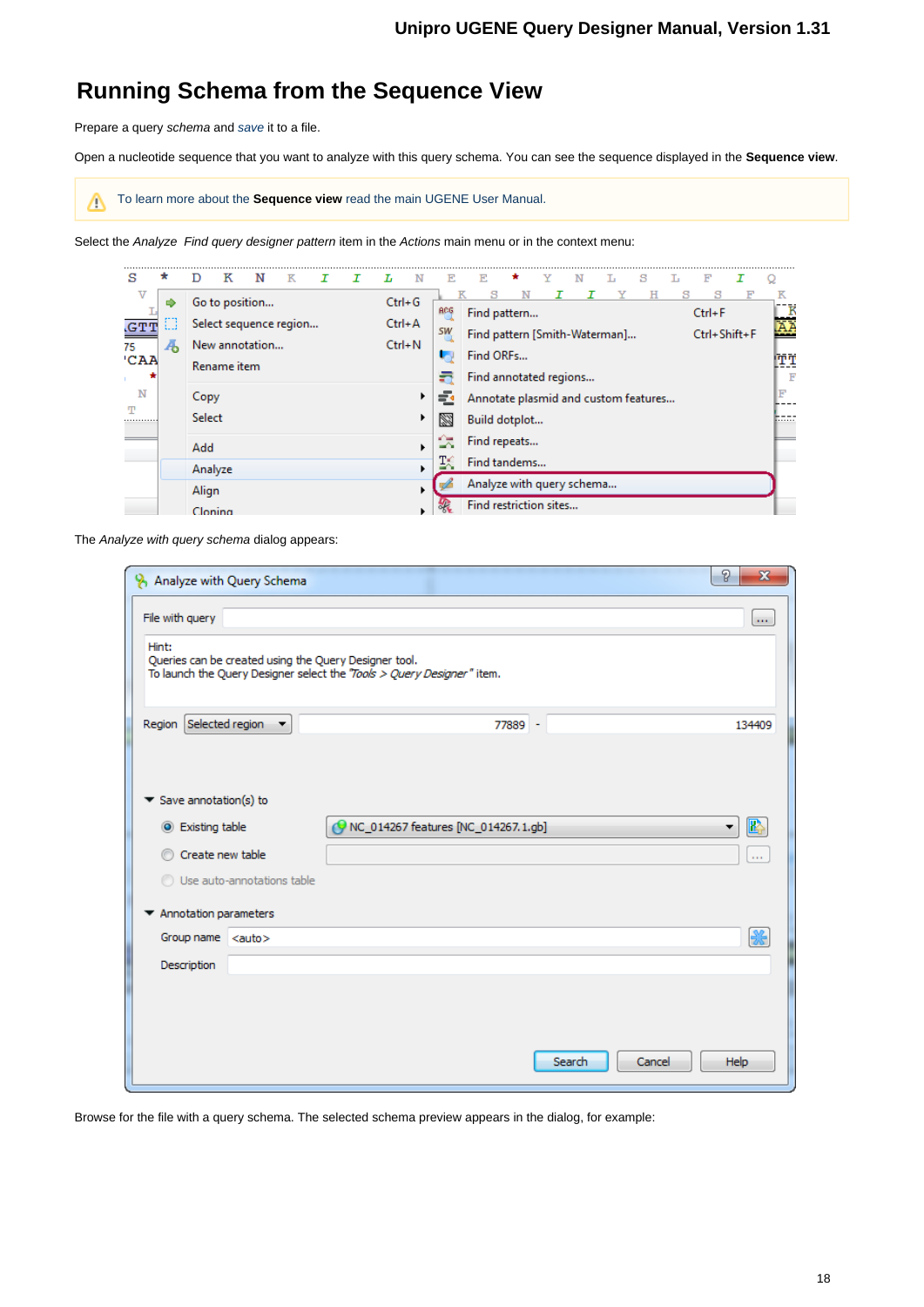|                                                                                                  | File with query C:/work/ugene/data/query_samples/SimpleGene.uql<br>$\mathbf{r}$ |                                                                                                                                                             |                     |                                                                                                                                                                              |              |
|--------------------------------------------------------------------------------------------------|---------------------------------------------------------------------------------|-------------------------------------------------------------------------------------------------------------------------------------------------------------|---------------------|------------------------------------------------------------------------------------------------------------------------------------------------------------------------------|--------------|
|                                                                                                  | TATA-box ("tata-box")<br>Order: 2<br><b>TATA</b>                                | TFBS ("tfbs") Order:<br>з<br>Searches transcription<br>factor binding sites<br>(TFBS) with profile<br>provided by unset.<br>Recognize sites with<br>0.150bp | 0.150 <sub>bp</sub> | ORF ("ORF") Order: 1<br>Finds ORFs in direct strand using the 1. The<br>Standard Genetic Code.<br>Detects only ORFs not shorter than 1000 bps, not<br>longer than 10000 bps. |              |
| Region Selected region<br>77889 -<br>$\overline{\phantom{a}}$<br>134409<br>Save annotation(s) to |                                                                                 |                                                                                                                                                             |                     |                                                                                                                                                                              |              |
|                                                                                                  |                                                                                 |                                                                                                                                                             |                     |                                                                                                                                                                              |              |
| $\odot$ Existing table                                                                           |                                                                                 | NC_014267 features [NC_014267.1.gb]                                                                                                                         |                     |                                                                                                                                                                              | $\mathbf{E}$ |
| Create new table                                                                                 |                                                                                 |                                                                                                                                                             |                     |                                                                                                                                                                              | i i i        |
|                                                                                                  | <b>O</b> Use auto-annotations table                                             |                                                                                                                                                             |                     |                                                                                                                                                                              |              |
| Annotation parameters                                                                            |                                                                                 |                                                                                                                                                             |                     |                                                                                                                                                                              |              |
| Group name <auto></auto>                                                                         |                                                                                 |                                                                                                                                                             |                     |                                                                                                                                                                              |              |
| Description                                                                                      |                                                                                 |                                                                                                                                                             |                     |                                                                                                                                                                              | 器            |

You can also adjust other parameters:

Region — the sequence range to analyze with the query schema, you can select:

- Whole sequence to analyze the whole sequence.
- Selected range to analyze the currently selected sequence region. This item is disabled if there is no region selected.
- Custom range to specify manually a range to analyze.

In the Save annotation(s) to group you can set up a file to store annotations. It could be either an existing annotation table object, a new annotation table or auto-annotations table (if it is available).

<span id="page-18-0"></span>In the Annotation parameters group you can specify the name of the group. If the group name is set to <auto> UGENE will use the group name as the name for the group. Also you can add a description in the corresponding text field.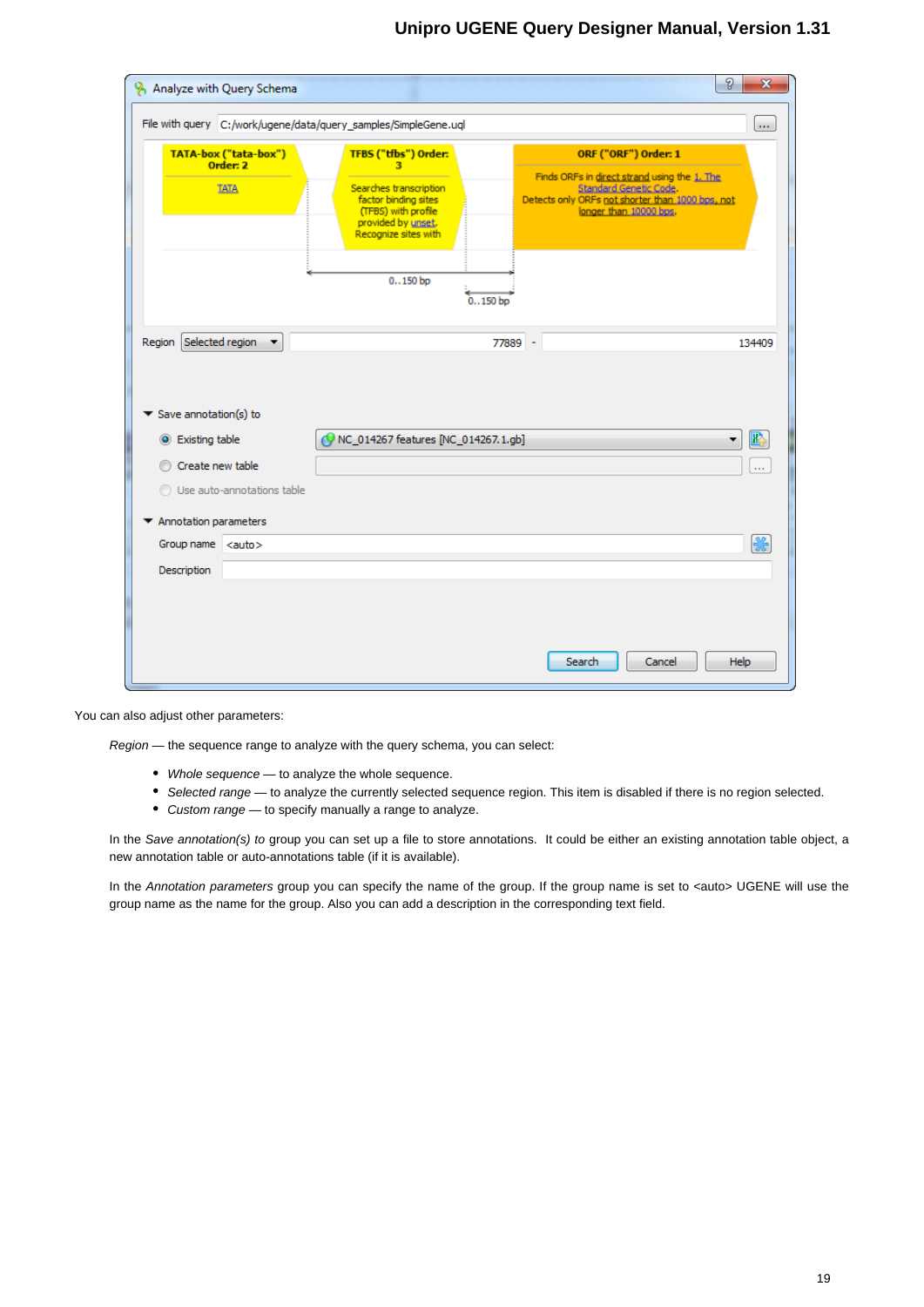# **Query Designer Schema File Format**

Using the GUI is not the only way to create / edit a schema. As specified [earlier](#page-13-2) a schema is saved to a file with \*.uql extension. This chapter describes the format of the file and explains how you can create / edit a schema file using a text editor.

The best way to learn schema file format is to study an existent \*.uql file. For [exa](#page-5-0)mple, let's take the sample schema file described in the exa [mple](#page-5-0). Open the file in a text editor. On the image below you can see the file opened in the MS WordPad.



The file consists of the header and the body. Check the description of each part below.

- [Header](#page-19-0)
	- [Body](#page-19-1) • [Element Description](#page-20-0) [Algorithm Element Description](#page-20-1) [Constraint Element Description](#page-21-0) • [Metainformation](#page-22-0)

## <span id="page-19-0"></span>**Header**

The header consists of the following key string:

#!UGENE\_QUERY

<span id="page-19-1"></span>And the description of the schema:

# Write here the description of the schema.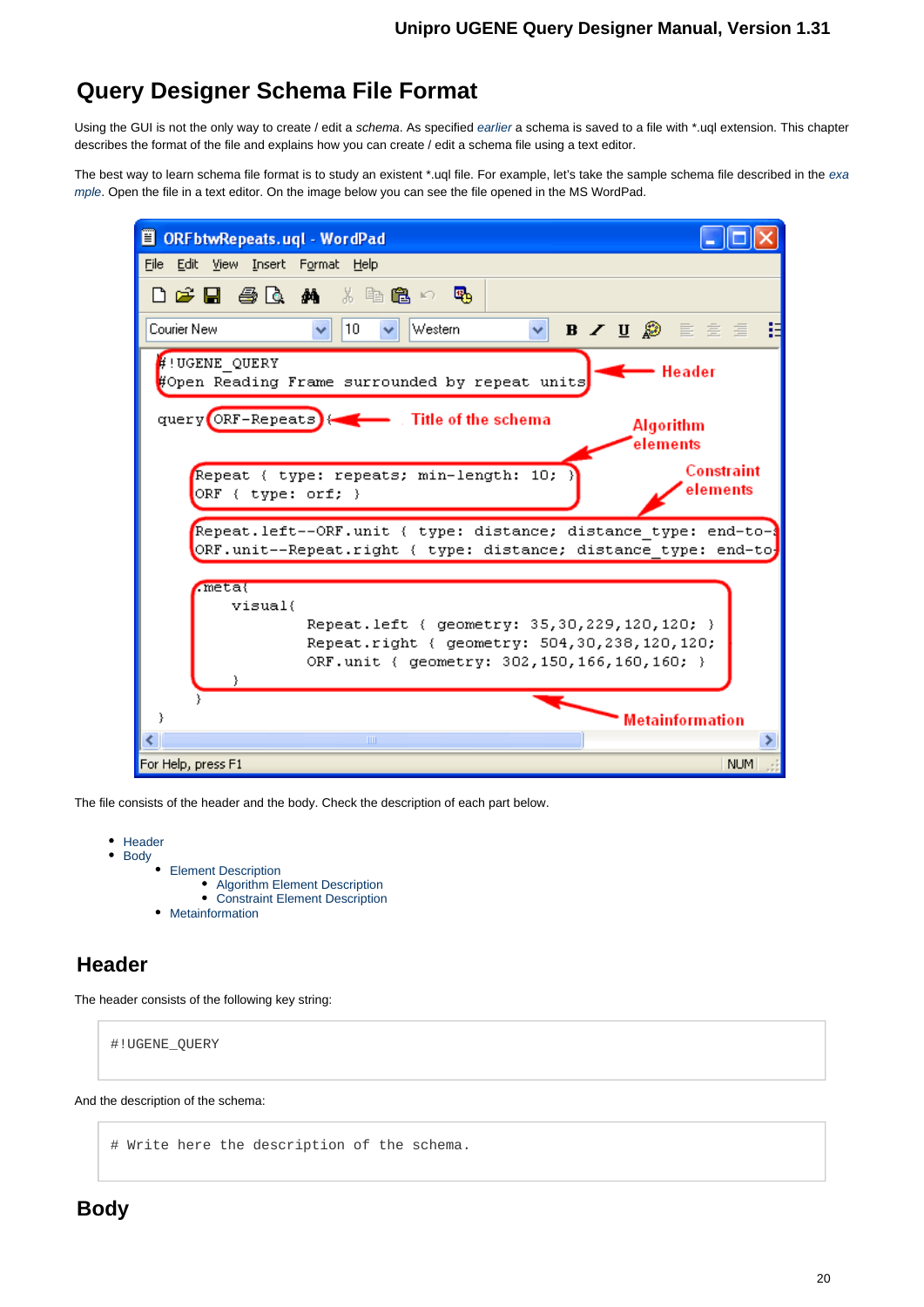The body begins with the **query** keyword followed by the title of the schema and curly braces:

```
query schema_title {
   # Description of algorithm and constraint elements
   # Metainformation
}
```
Within the body you describe the required algorithm and constraint elements. The metainformation block can also be presented automatically added by the Query Designer.

- [Element Description](#page-20-0)
	- [Algorithm Element Description](#page-20-1)
	- [Constraint Element Description](#page-21-0)
- [Metainformation](#page-22-0)

#### <span id="page-20-0"></span>**Element Description**

An element description consists of the element name and a set of parameters enclosed in curly braces. A parameter and the value are separated by ':', different parameters are separated by ':':

```
element_name {
     parameter1: value1;
     parameter2: value2;
     ...
}
```
A parameter's type can be one of the following:

#### **string**

A string.

#### **numeric**

A number.

#### **boolean**

A boolean data type.

Available values are true / false, 0 / 1 and yes / no.

- [Algorithm Element Description](#page-20-1)
- [Constraint Element Description](#page-21-0)

#### <span id="page-20-1"></span>**Algorithm Element Description**

When you describe an algorithm element you must specify the **element\_name** and the element type.

The element name corresponds to the element's Element Name in the GUI. The name can contain only english letters, numbers, Λ '\_' (underscore) and '-' (hyphen) characters.

See, for example, the description of an ORF element: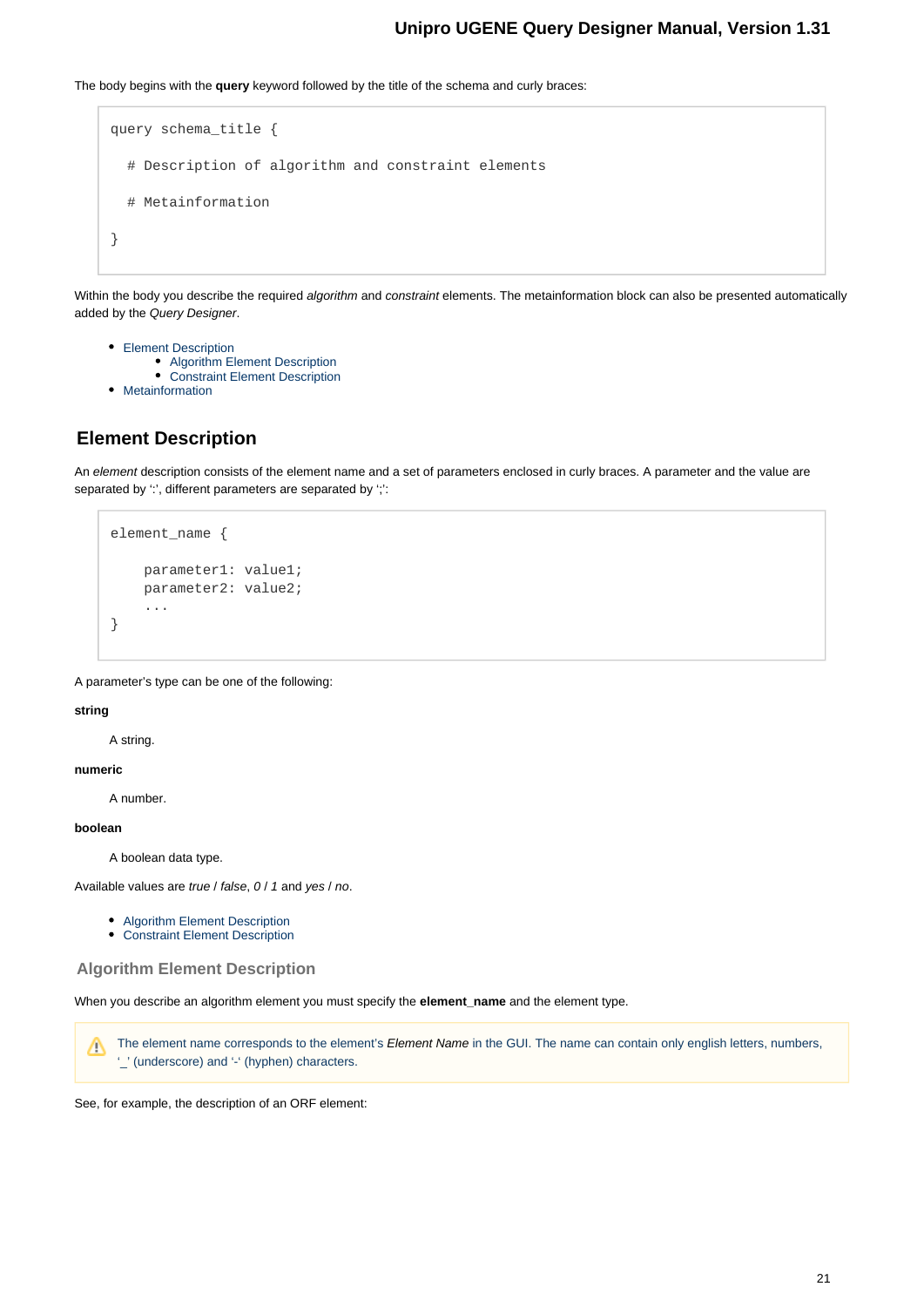```
myORF {
    type: orf;
    # Other parameters
}
```
To find the type and the parameters available for the required algorithm element refer to [Algorithm Elements](#page-23-0) chapter.

#### <span id="page-21-0"></span>**Constraint Element Description**

When you describe a constraint element the **element\_name** consists of two parts separated by two hyphens.

part1--part2

Each part represents one of the algorithms the constraint is imposed on.

If the algorithm is presented as one element on a schema (like [ORF](#page-26-0), [Pattern](#page-30-0)) the algorithm's part has format:

algorithm\_element\_name.unit

If the algorithm is presented as two subelements on a schema (like [Repeats](#page-28-0), [Primer](#page-27-0)) the algorithm's part has format:

algorithm\_element\_name.left

or:

algorithm\_element\_name.right

depending on the subelement the constraint is imposed on.

Also you should specify the constraint type parameter (currently the only available type is distance):

type: distance;

And specify one of the distance types, for example:

distance-type: end-to-start;

**Example1:** The constraint is imposed on **myORF** and **myPattern** algorithm elements:

```
myORF.unit--myPattern.unit {
    type: distance;
    distance-type: start-to-start;
    # Other parameters
}
```
**Example2:** The constraint is imposed on **myORF** algorithm element and the left **myRepeats** algorithm subelement: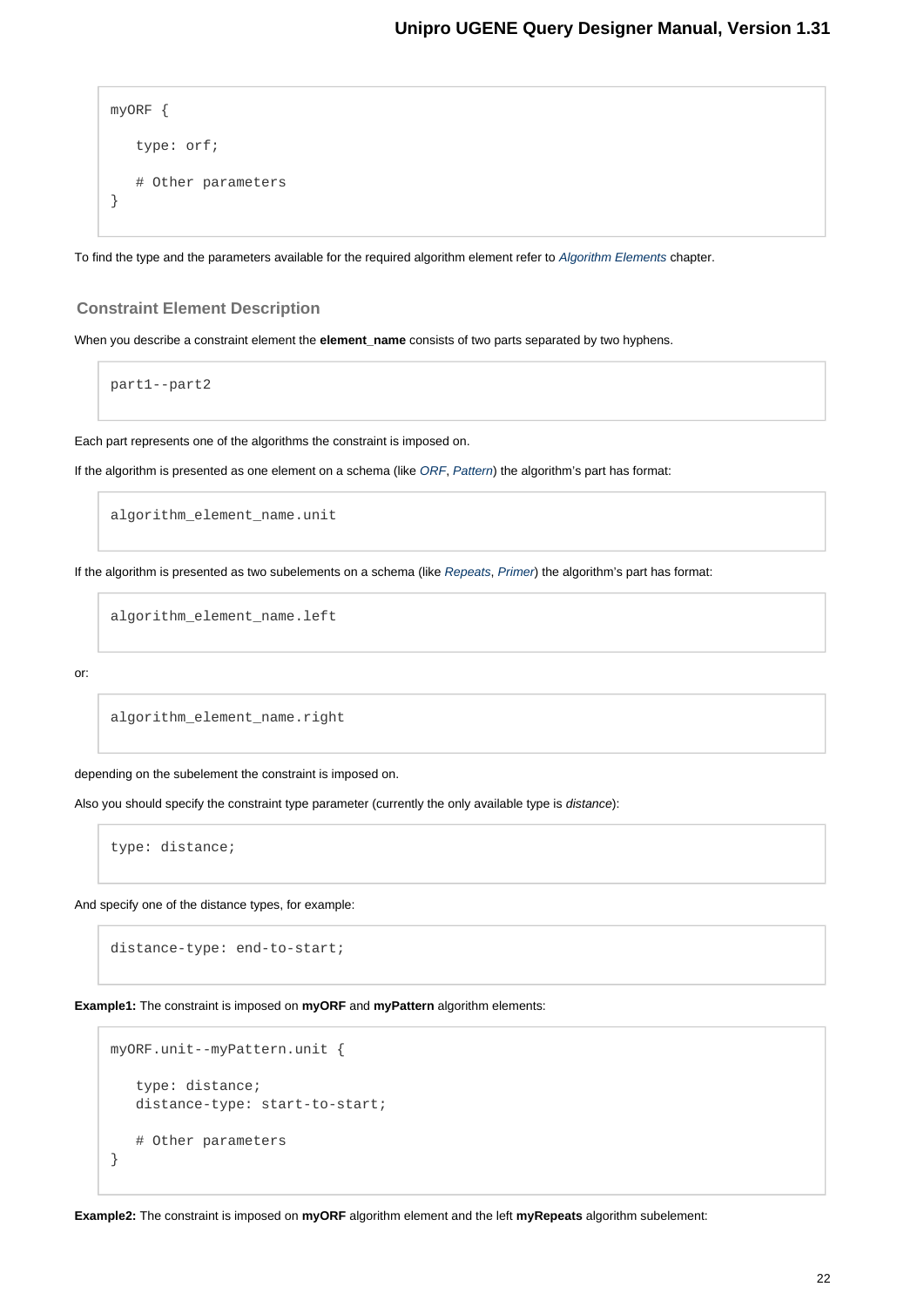```
myORF.unit--myRepeats.left {
    type: distance;
    distance-type: start-to-end;
    # Other parameters
}
```
<span id="page-22-0"></span>The available constraint elements are described in the [Constraint Elements](#page-34-1) chapter.

#### **Metainformation**

The metainformation is added when you create / edit the schema with the Query Designer. It is not required for running the schema and is skipped when the schema is created manually, for example:

```
#Open Reading Frame surrounded by repeat units
query ORF-Repeats {
     Repeat {
         type: repeats;
         min-length: 10;
     }
     ORF { type: orf; }
     Repeat.left--ORF.unit {
         type: distance;
         distance_type:
         end-to-start;
         min: 0;
         max: 5000;
     }
     ORF.unit--Repeat.right {
         type: distance;
         distance_type: end-to-start;
         min: 0;
         max: 5000;
     }
}
```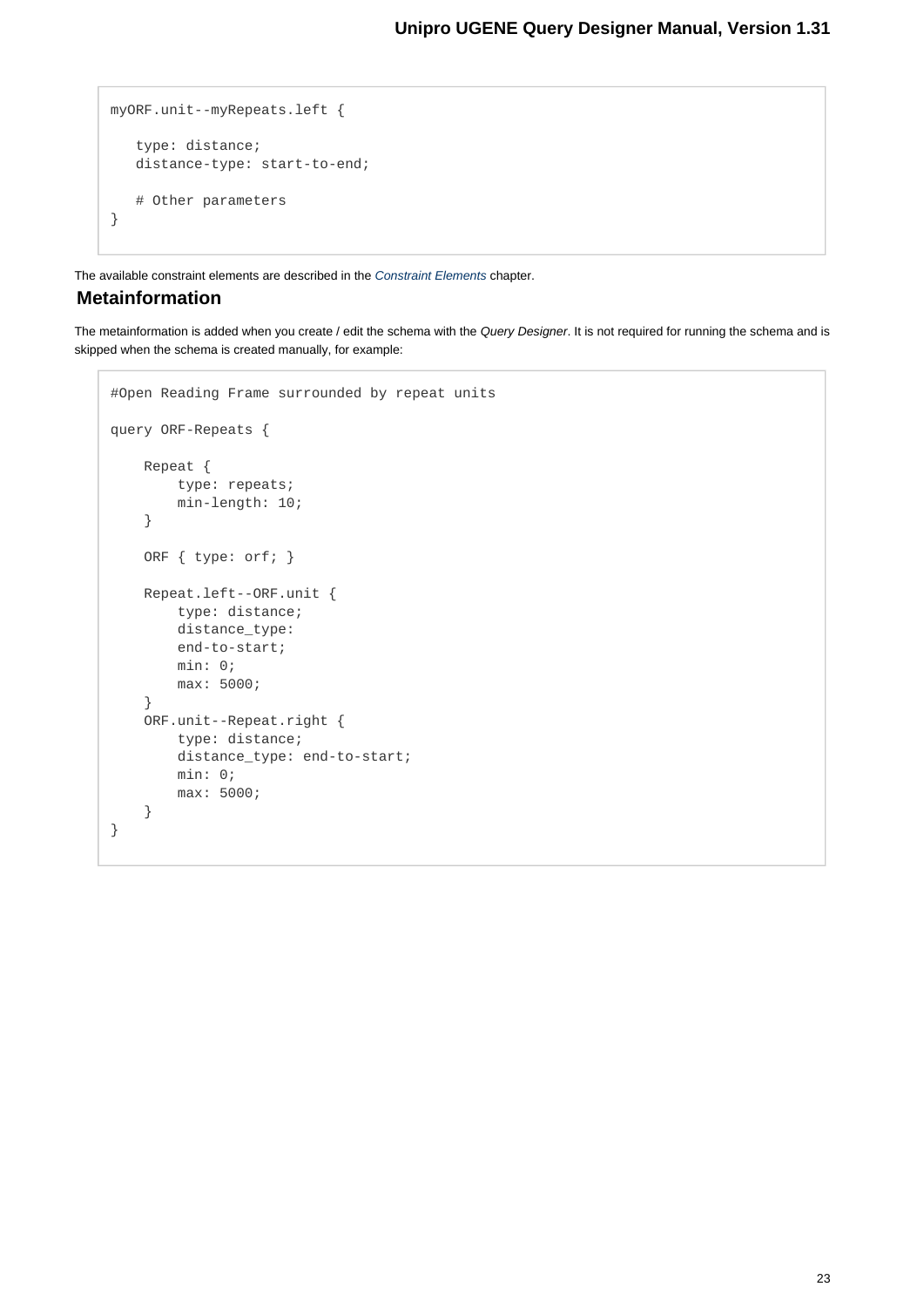# **Query Elements**

- [Algorithm Elements](#page-23-0)
	- [CDD Algorithm Element](#page-23-1)
	- [Base Content Algorithm Element](#page-24-0)
	- [Gc Content Algorithm Element](#page-24-1)
	- [HMM3 Algorithm Element](#page-25-0)
	- [ORF Algorithm Element](#page-26-0)
	- [Primer Algorithm Element](#page-27-0)
	- [Repeats Algorithm Element](#page-28-0)
	- [Restriction Sites Algorithm Element](#page-29-0)
	- [Pattern Algorithm Element](#page-30-0)
	- [SITECON Algorithm Element](#page-30-1)
	- [Smith-Waterman Algorithm Element](#page-31-0)
	- [Tandem Repeats Algorithm Element](#page-32-0)
	- [Weight Matrix Algorithm Element](#page-33-0)
	- [HMM2 Algorithm Element](#page-34-0)
- [Constraint Elements](#page-34-1)
	- [End-Start Constraint Element](#page-35-0)
	- [Start-End Constraint Element](#page-35-1)
	- [End-End Constraint Element](#page-36-0)
	- [Start-Start Constraint Element](#page-37-0)

## <span id="page-23-0"></span>**Algorithm Elements**

- [CDD Algorithm Element](#page-23-1)
- [Base Content Algorithm Element](#page-24-0)
- [Gc Content Algorithm Element](#page-24-1)
- $\bullet$ [HMM3 Algorithm Element](#page-25-0)
- [ORF Algorithm Element](#page-26-0)
- $\bullet$ [Primer Algorithm Element](#page-27-0)
- $\bullet$ [Repeats Algorithm Element](#page-28-0)
- [Restriction Sites Algorithm Element](#page-29-0)
- [Pattern Algorithm Element](#page-30-0)
- [SITECON Algorithm Element](#page-30-1)
- $\bullet$ [Smith-Waterman Algorithm Element](#page-31-0)
- [Tandem Repeats Algorithm Element](#page-32-0)
- [Weight Matrix Algorithm Element](#page-33-0)
- $\bullet$ [HMM2 Algorithm Element](#page-34-0)

# <span id="page-23-1"></span>**CDD Algorithm Element**

When the element is used the input nucleotide sequence is translated into 6 amino sequences. The translated sequences are used to query the NCBI Conserved Domain Database (CDD).

**Parameters in GUI**

| <b>Parameter</b>      | <b>Description</b>                                                                                                                                 | Default value      |
|-----------------------|----------------------------------------------------------------------------------------------------------------------------------------------------|--------------------|
| <b>Annotate As</b>    | Name of the result annotations.                                                                                                                    | CDD result         |
| <b>Expected value</b> | It is also called E-value. Describes the<br>number of hits one can "expect" to see by<br>chance when searching a database of a<br>particular size. | 10                 |
| Min length            | Minimum result length.                                                                                                                             | 50 <sub>bp</sub>   |
| Max length            | Maximum result length.                                                                                                                             | 5000 <sub>bp</sub> |
| <b>Pattern</b>        | Filters the result annotations: the qualifier<br>value must contain the specified pattern<br>value.                                                | No default value.  |

#### **Parameters in Schema File**

#### **Type:** CDD

| <b>Parameter</b> | <b>Parameter in the GUI</b> | <b>Type</b> |
|------------------|-----------------------------|-------------|
| kev              | Annotate As                 | string      |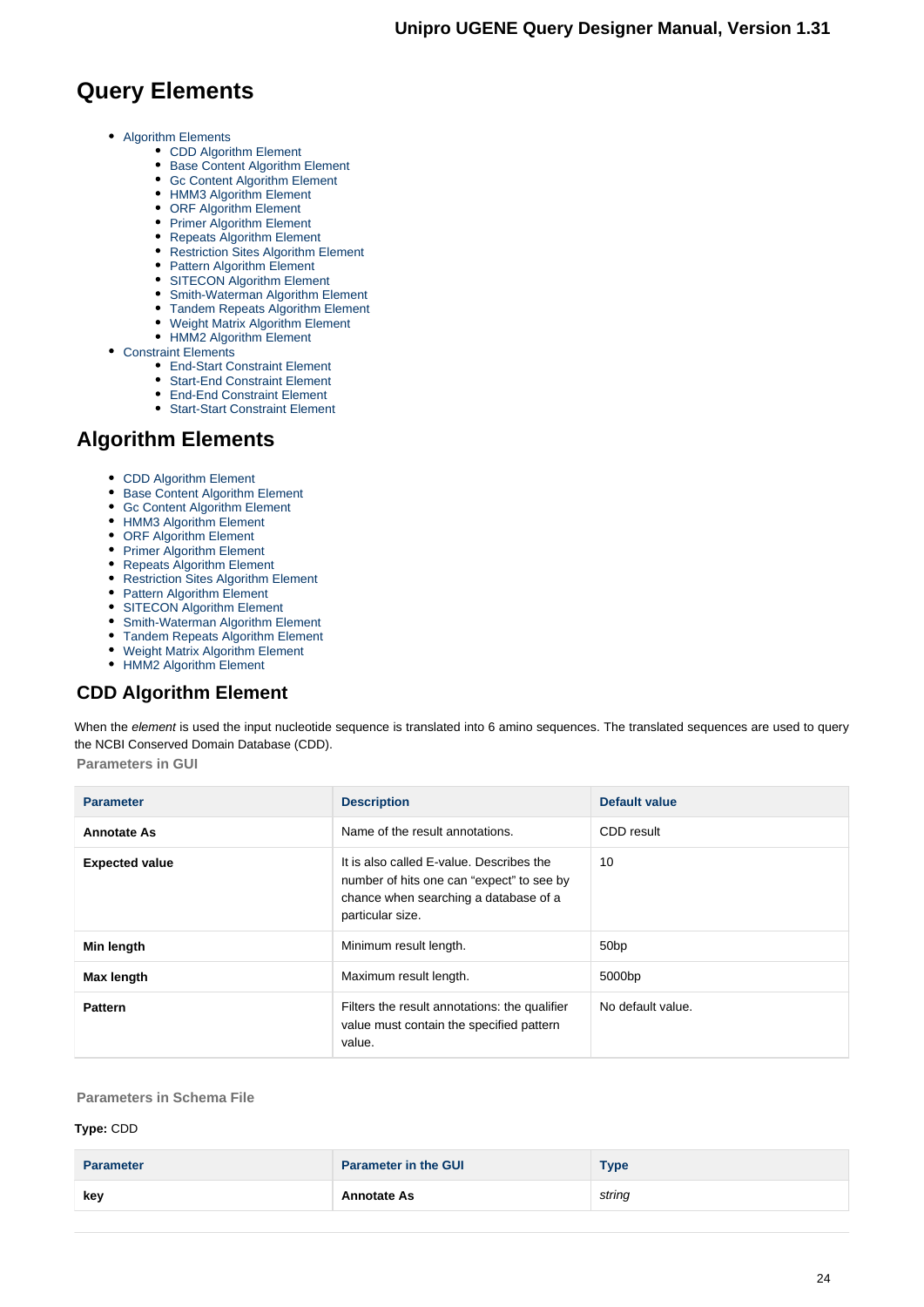| evalue     | <b>Expected value</b> | numeric |
|------------|-----------------------|---------|
| min-length | Min length            | numeric |
| max-length | Max length            | numeric |
| pattern    | <b>Pattern</b>        | string  |

# <span id="page-24-0"></span>**Base Content Algorithm Element**

Searches regions in a sequence that contain a specified percentage of a certain base. **Parameters in GUI**

| <b>Parameter</b>   | <b>Description</b>                                                   | Default value             |
|--------------------|----------------------------------------------------------------------|---------------------------|
| <b>Annotate As</b> | Name of the result annotations.                                      | misc feature              |
| <b>Base</b>        | Specifies the base, i.e. A, C, G or T.                               | You must specify a value! |
| Percentage         | Percentage of the base in a region. The<br>value must be $>= 50\%$ . | 90%                       |
| Min Length         | Minimum length of a region. The value<br>must be $\geq 5$ .          | 5 bp                      |
| Max Length         | Maximum length of a region.                                          | 5 bp                      |
| <b>Direction</b>   | See the description here.                                            | Any                       |

#### **Parameters in Schema File**

#### **Type:** base-content

| <b>Parameter</b> | <b>Parameter in the GUI</b> | <b>Type</b> |
|------------------|-----------------------------|-------------|
| key              | <b>Annotate As</b>          | string      |
| base             | <b>Base</b>                 | string      |
| percent          | Percentage                  | numeric     |
| min-len          | <b>Min Length</b>           | numeric     |
| max-len          | <b>Max Length</b>           | numeric     |

# <span id="page-24-1"></span>**Gc Content Algorithm Element**

Searches regions in a sequence with GC content in the specified range. **Parameters in GUI**

| <b>Parameter</b>      | <b>Description</b>                | Default value      |
|-----------------------|-----------------------------------|--------------------|
| Min GC content        | Min GC content value in percents. | 20%                |
| <b>Max GC content</b> | Max GC content value in percents. | 40%                |
| Min length            | Minimum length of a region.       | 50 <sub>bp</sub>   |
| Max length            | Maximum length of a region.       | 1000 <sub>bp</sub> |

### **Parameters in Schema File**

**Type:** find-gc

| <b>Parameter</b> | <b>Parameter in the GUI</b> | Type    |
|------------------|-----------------------------|---------|
| region-start     | Min GC content              | numeric |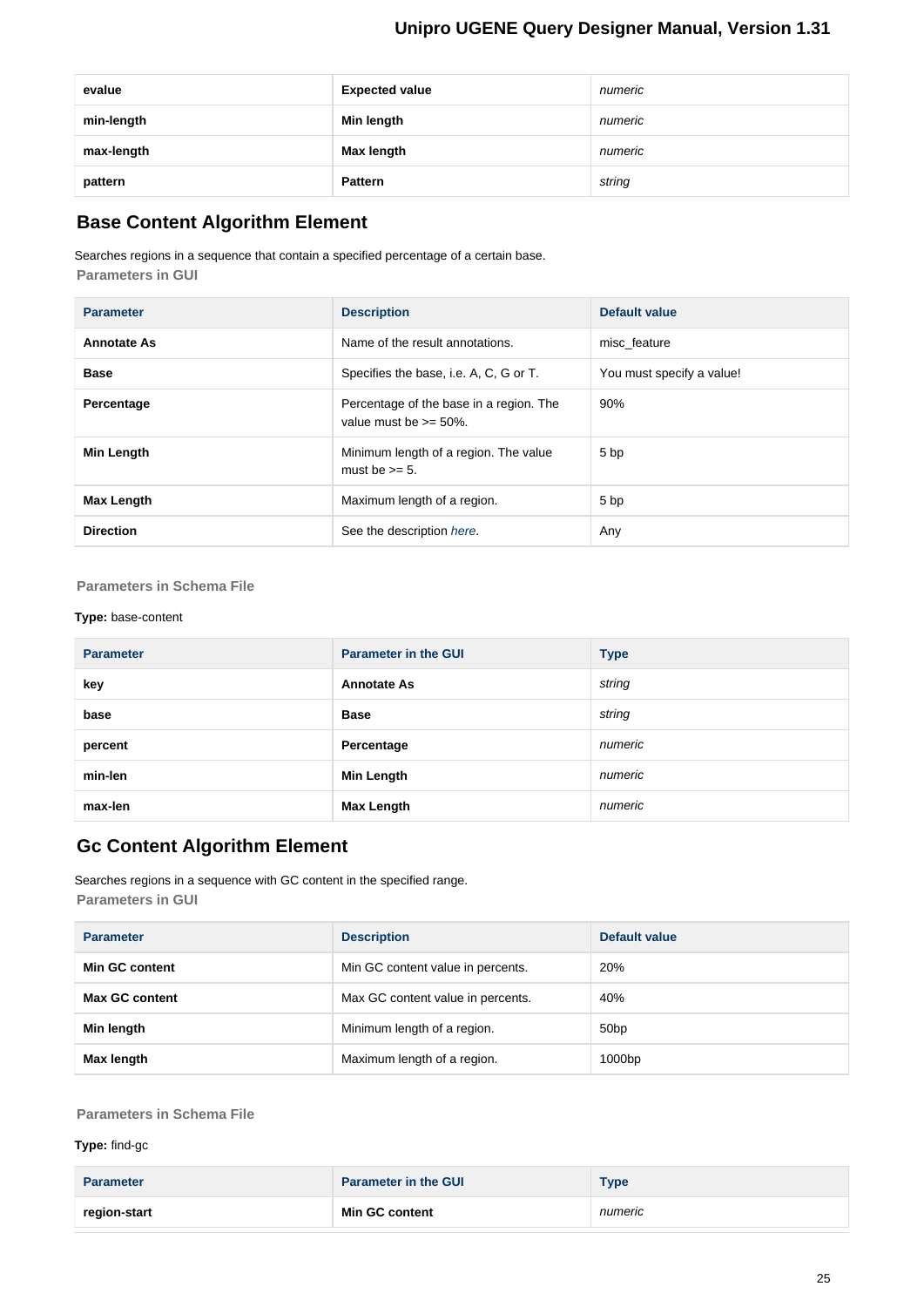| region-end | <b>Max GC content</b> | numeric |
|------------|-----------------------|---------|
| min-len    | Min length            | numeric |
| max-len    | Max length            | numeric |

## <span id="page-25-0"></span>**HMM3 Algorithm Element**

Searches a sequence for significantly similar sequence matches with one or more profile HMM and saves the results as annotations.

The search is performed using HMMER3 **hmmsearch** tool integrated into UGENE. **Parameters in GUI**

#### **General parameters:**

| <b>Parameter</b>   | <b>Description</b>                              | Default value             |
|--------------------|-------------------------------------------------|---------------------------|
| <b>Annotate As</b> | Name of the result annotations.                 | hmm_signal                |
| <b>Profile HMM</b> | Semicolon-separated list of input HMM<br>files. | You must specify a value! |
| Min Length         | Minimum length of a result region.              | 30                        |
| Max Length         | Maximum length of a result region.              | 5000                      |

#### **Parameters controlling reporting threshold:**

Reporting thresholds controls which hits are reported.

| <b>Parameter</b>           | <b>Description</b>                                                                  | Default value |
|----------------------------|-------------------------------------------------------------------------------------|---------------|
| Use E-value                | Filter by E-value if true. Otherwise, filters by<br>score.                          | True          |
| Filter by High E-value     | Reports domains $\leq$ this E-value threshold<br>in output (hmmsearch-domE option). | $1e+1$        |
| <b>Filter by Low Score</b> | Reports domains >= this score cutoff in<br>output (hmmsearch-domT option).          | 0.01          |

#### **Parameters controlling the acceleration pipeline:**

HMMER3 searches are accelerated in a three-step filter pipeline: the MSV filter, the Viterbi filter, and the Forward filter. The first filter is the fastest and most approximate; the last is the full Forward scoring algorithm. There is also a bias filter step between MSV and Viterbi.

| <b>Parameter</b>                | <b>Description</b>                                                                                                  | Default value |
|---------------------------------|---------------------------------------------------------------------------------------------------------------------|---------------|
| Max                             | Turns off all acceleration heuristic filters.<br>This increases sensitivity somewhat, at a<br>large cost in speed.  | False         |
| <b>MSV Filter Threshold</b>     | P-value threshold for the MSV filter step.                                                                          | 0.02          |
| Viterbi Filter Threshold        | P-value threshold for the Viterbi filter step.                                                                      | 0.001         |
| <b>Forward Filter Threshold</b> | P-value threshold for the Forward filter<br>step.                                                                   | $1e-5$        |
| <b>No Bias Filter</b>           | Turns off composition bias filter. This<br>increases sensitivity somewhat, but can<br>come at a high cost in speed. | False         |

#### **Other parameters:**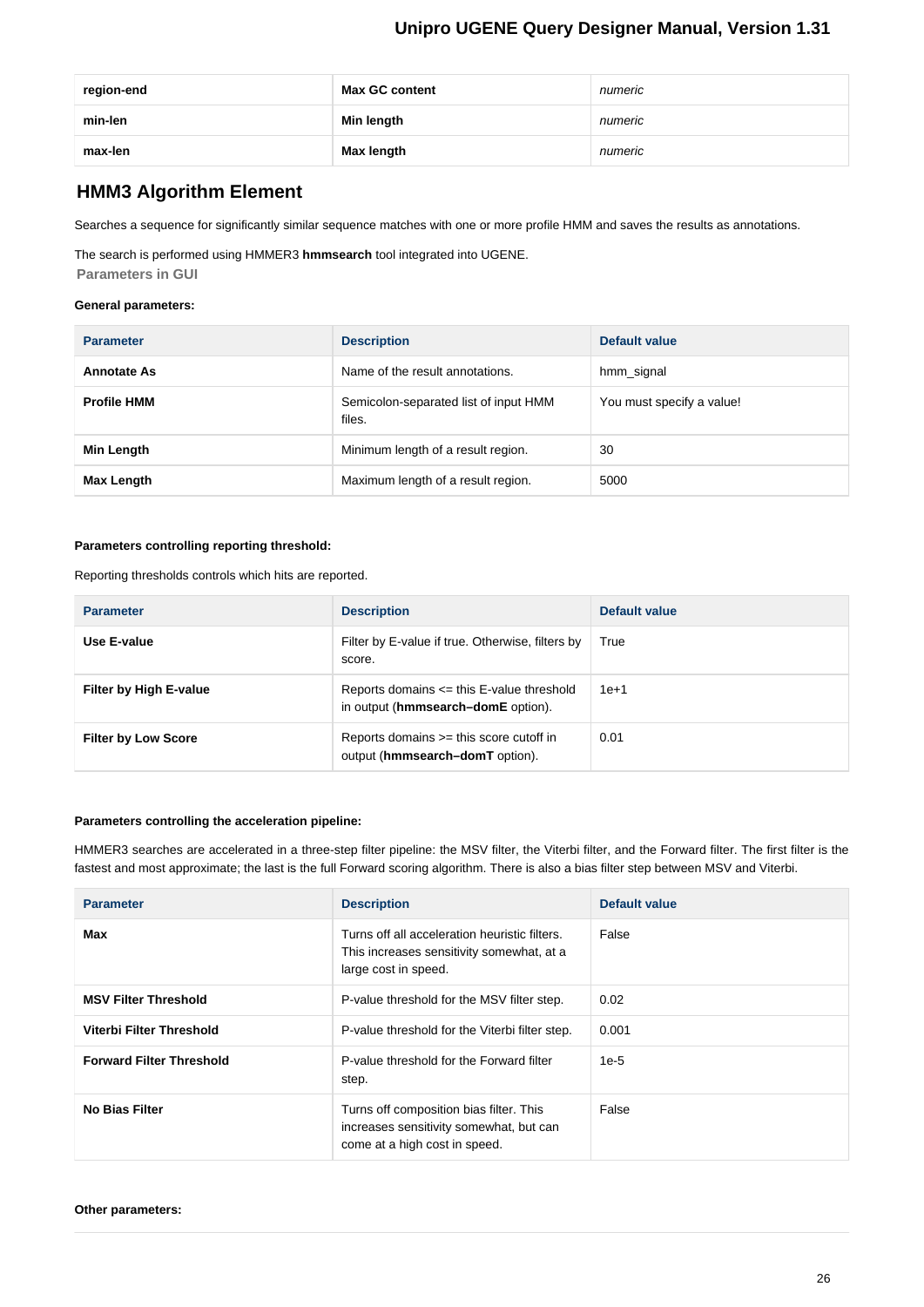| <b>Parameter</b>           | <b>Description</b>                                                                                                                                                                                                                              | Default value               |
|----------------------------|-------------------------------------------------------------------------------------------------------------------------------------------------------------------------------------------------------------------------------------------------|-----------------------------|
| No Null2                   | Turns off the null2 score corrections for<br>biased composition.                                                                                                                                                                                | False                       |
| <b>Number of Sequences</b> | Specifies number of significant sequences.<br>It is used for domain E-value calculations (h<br>mmsearch-domZ option).                                                                                                                           | 1 (i.e. one input sequence) |
| <b>Seed</b>                | Random number seed. The default is to<br>use a fixed seed(42), so that results are<br>exactly reproducible. Any other positive<br>integer will give different (but also<br>reproducible) results. A choice of 0 uses a<br>randomly chosen seed. | 42                          |

#### **Parameters in Schema File**

#### **Type:** hmm3

| <b>Parameter</b>         | <b>Parameter in the GUI</b>     | <b>Type</b> |
|--------------------------|---------------------------------|-------------|
| key                      | <b>Annotate As</b>              | string      |
| min-len                  | <b>Min Length</b>               | string      |
| max-len                  | <b>Max Length</b>               | string      |
| hmm-profile              | <b>Profile HMM</b>              | string      |
| use-e-val                | Use E-value                     | boolean     |
| e-val                    | Filter by High E-value          | numeric     |
| score                    | <b>Filter by Low Score</b>      | numeric     |
| do-max                   | Max                             | boolean     |
| msv-filter-threshold     | <b>MSV Filter Threshold</b>     | numeric     |
| viterbi-filter-threshold | Viterbi Filter Threshold        | numeric     |
| forward-filter-threshold | <b>Forward Filter Threshold</b> | numeric     |
| no-bias-filter           | <b>No Bias Filter</b>           | boolean     |
| no-score-corrections     | <b>No Null2</b>                 | boolean     |
| segs-num                 | <b>Number of Sequences</b>      | numeric     |
| random-generator-seed    | Seed                            | numeric     |

# <span id="page-26-0"></span>**ORF Algorithm Element**

The element searches for open reading frames (ORFs) in the supplied sequence. **Parameters in GUI**

| <b>Parameter</b>           | <b>Description</b>                                                                                                       | Default value |
|----------------------------|--------------------------------------------------------------------------------------------------------------------------|---------------|
| <b>Annotate As</b>         | Name of the result annotations.                                                                                          | <b>ORF</b>    |
| <b>Direction</b>           | See the description here.                                                                                                | Any           |
| Allow alternative codons   | Allows / disallows ORFs starting with<br>alternative initiation codons, accordingly to<br>the current translation table. | False         |
| <b>Require init codons</b> | Allows / disallows ORFs starting with any<br>codon other than terminator.                                                | True          |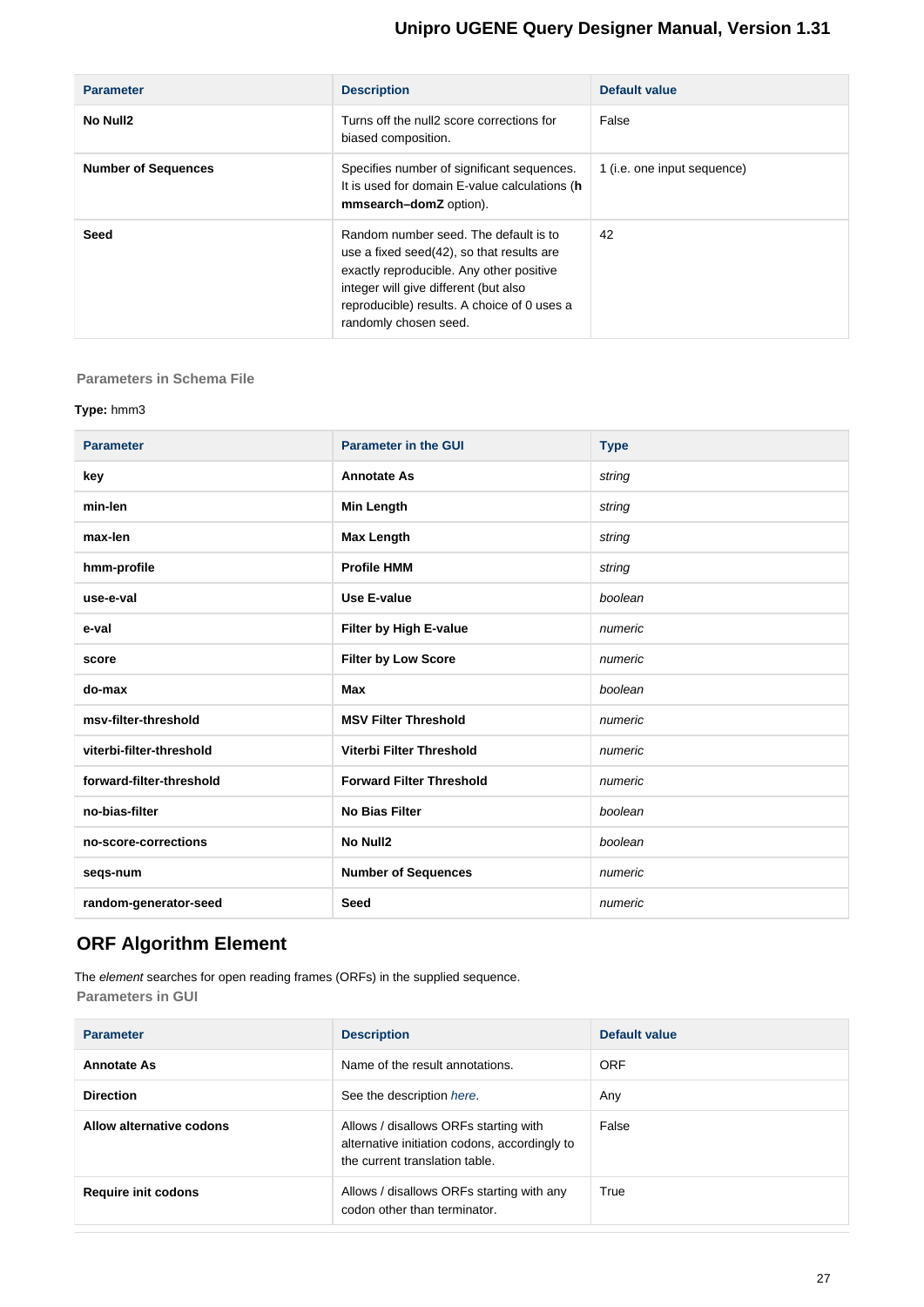| Require stop codons | Ignores or takes into account boundary<br>ORFs which last beyond the search region. | False                     |
|---------------------|-------------------------------------------------------------------------------------|---------------------------|
| Min length          | Ignores ORFs shorter than the specified<br>length.                                  | 100bp                     |
| Max length          | Maximum length of annotation allowed.                                               | 10000bp                   |
| Genetic code        | Genetic code that should be used to<br>translate the input nucleotide sequence.     | The standard genetic code |

#### **Parameters in Schema File**

#### **Type:** orf

| <b>Parameter</b> | <b>Parameter in the GUI</b> | <b>Type</b>                                                                                |
|------------------|-----------------------------|--------------------------------------------------------------------------------------------|
| key              | <b>Annotate As</b>          | string                                                                                     |
| strand           | <b>Direction</b>            | string<br>Available values are:<br>• complement<br>• direct<br>$\bullet$ both              |
| alt-start        | Allow alternative codons    | boolean                                                                                    |
| starts-with-init | Require init codons         | boolean                                                                                    |
| ends-with-stop   | <b>Require stop codons</b>  | boolean                                                                                    |
| min-length       | Min length                  | numeric                                                                                    |
| max-length       | <b>Max length</b>           | numeric                                                                                    |
| trans-id         | Genetic code                | string<br>Available values are:<br>• "NCBI-GenBank #1"<br>• "NCBI-GenBank #2"<br>٠<br>etc. |

# <span id="page-27-0"></span>**Primer Algorithm Element**

The element searches primers against the input sequence. **Parameters in GUI**

| <b>Parameter</b>             | <b>Description</b>                                                                                              | Default value     |
|------------------------------|-----------------------------------------------------------------------------------------------------------------|-------------------|
| <b>Annotate As</b>           | Name of the result annotations.                                                                                 | top primers       |
| <b>Direction</b>             | See the description here.                                                                                       | Any               |
| <b>Excluded regions</b>      | The regions should be avoided for primer<br>selection.                                                          | No default value. |
| <b>Max repeat mispriming</b> | The maximum allowed weighted similarity<br>with any sequence in Mispriming Library.                             | $12 \overline{ }$ |
| Max template mispriming      | The maximum allowed similarity to ectopic<br>sites in the sequence from which you are<br>designing the primers. | $12 \overline{ }$ |
| Number to return             | The maximum number of primer pairs to<br>return.                                                                | 5                 |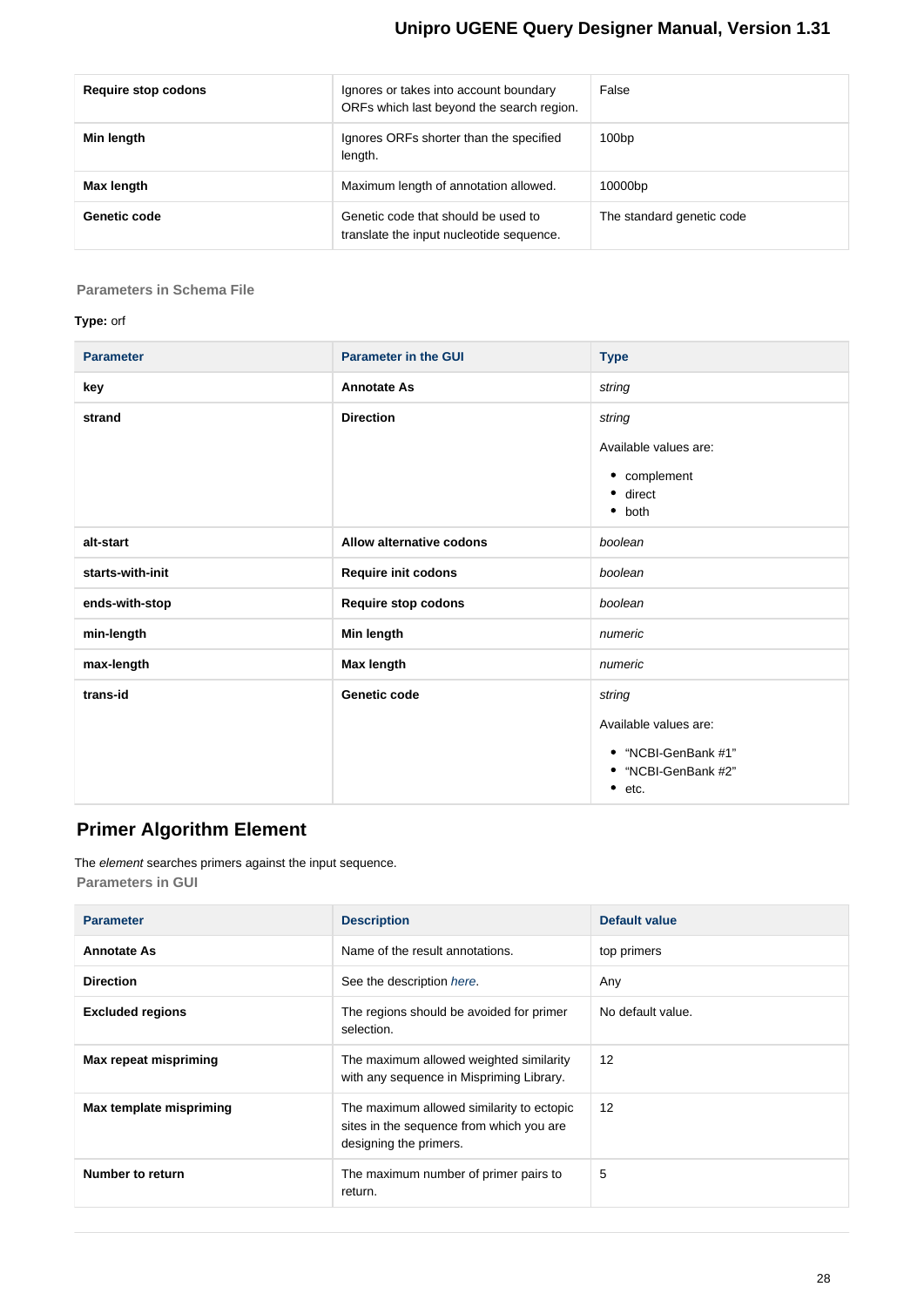| Pair max repeat mispriming   | The maximum allowed sum of similarities of<br>a primer pair (one similarity for each primer)<br>with any single sequence in Mispriming<br>Library.                                                                                                                                  | 24                                                                                    |
|------------------------------|-------------------------------------------------------------------------------------------------------------------------------------------------------------------------------------------------------------------------------------------------------------------------------------|---------------------------------------------------------------------------------------|
| Pair max template mispriming | The maximum allowed summed similarity of<br>both primers to ectopic sites in the<br>sequence from which you are designing the<br>primers.                                                                                                                                           | 24                                                                                    |
| <b>Product size ranges</b>   | List of product size ranges. Primer first tries<br>to pick primers in the first range. If that is<br>not possible, it goes to the next range and<br>tries again. It continues in this way until it<br>has either picked all necessary primers or<br>until there are no more ranges. | 150-200<br>100-300<br>301-400<br>401-500<br>501-600<br>601-700<br>701-850<br>851-1000 |
| Max 3' stability             | The maximum stability for the last five 3'<br>bases of a left or right primer. Bigger<br>numbers mean more stable 3' ends.                                                                                                                                                          | 9                                                                                     |
| <b>Targets</b>               | If one or more Targets is specified then a<br>legal primer pair must flank at least one of<br>them.                                                                                                                                                                                 | No default value.                                                                     |

#### **Parameters in Schema File**

#### **Type:** primer

| <b>Parameter</b>             | <b>Parameter in the GUI</b>  | <b>Type</b> |
|------------------------------|------------------------------|-------------|
| key                          | <b>Annotate As</b>           | string      |
| excluded_regions             | <b>Excluded region</b>       | string      |
| max_mispriming               | Max repeat mispriming        | numeric     |
| max_template_mispriming      | Max template mispriming      | numeric     |
| num_return                   | Number to return             | numeric     |
| pair_max_mispriming          | Pair max repeat mispriming   | numeric     |
| pair_max_template_mispriming | Pair max template mispriming | numeric     |
| size_ranges                  | Product size range           | string      |
| stability                    | Max 3' stability             | numeric     |
| targets                      | <b>Targets</b>               | string      |

# <span id="page-28-0"></span>**Repeats Algorithm Element**

The element searches for repeats in the input sequence. **Parameters in GUI**

| <b>Parameter</b>   | <b>Description</b>              | Default value |
|--------------------|---------------------------------|---------------|
| <b>Annotate As</b> | Name of the result annotations. | repeat_unit   |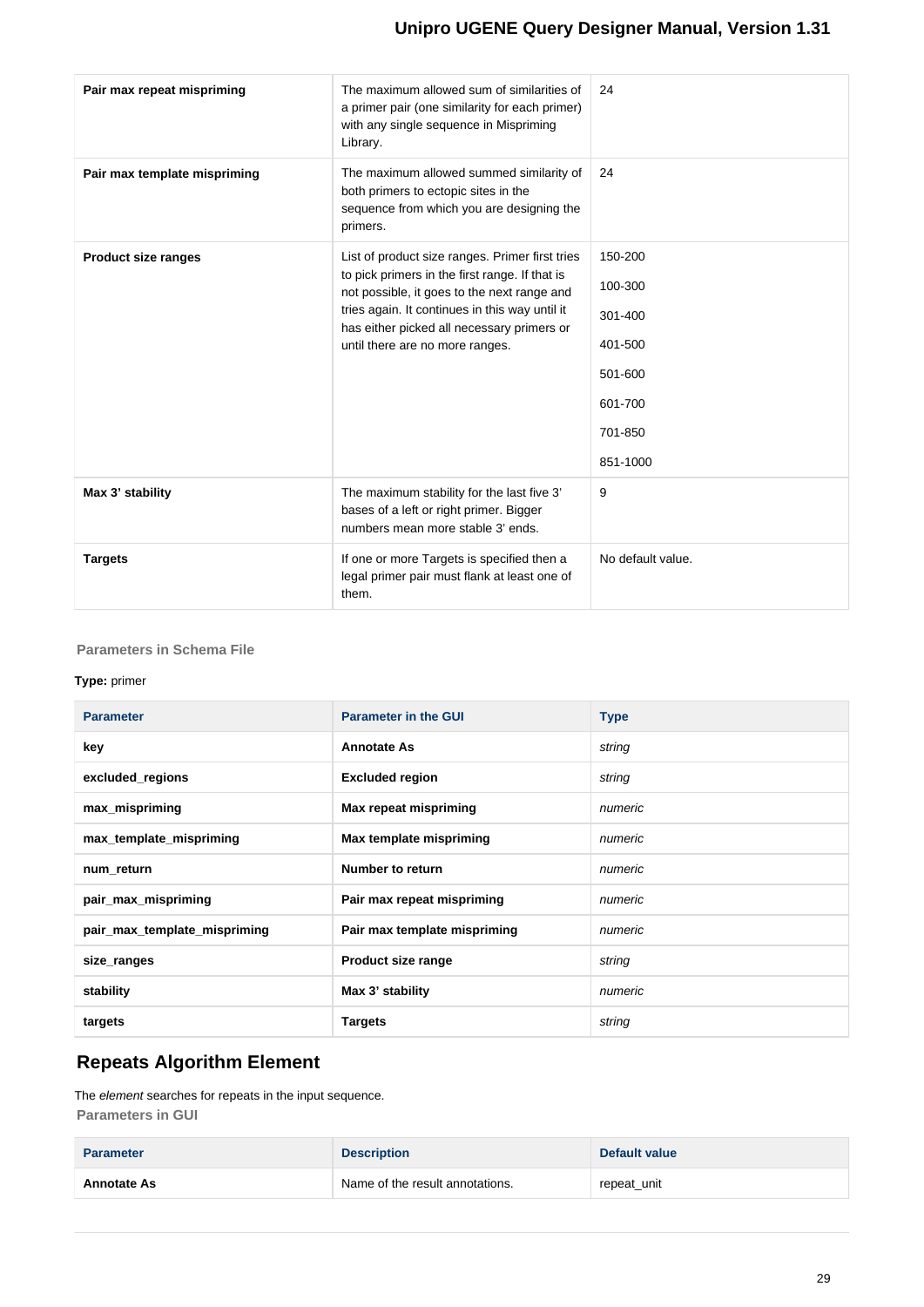| Algorithm               | Algorithm used to search for repeats.<br>Available values are:<br>• Suffix index<br>• Diagonals<br>$\bullet$ Auto | Suffix index    |
|-------------------------|-------------------------------------------------------------------------------------------------------------------|-----------------|
| <b>Filter nested</b>    | If True, filters nested repeats.                                                                                  | True            |
| <b>Identity</b>         | Repeats percentage identity.                                                                                      | 100%            |
| <b>Inverted</b>         | If True, searches for inverted repeats.                                                                           | False           |
| Min length              | Minimum length of repeats.                                                                                        | 5 <sub>bp</sub> |
| Max length              | Maximum length of repeats.                                                                                        | 10000bp         |
| <b>Parallel threads</b> | Number of parallel threads used to execute<br>the calculations.                                                   | Auto            |

#### **Parameters in Schema File**

#### **Type:** repeats

| <b>Parameter</b> | <b>Parameter in the GUI</b> | <b>Type</b>                   |
|------------------|-----------------------------|-------------------------------|
| key              | <b>Annotate As</b>          | string                        |
| algorithm        | Algorithm                   | string                        |
|                  |                             | Available values are:         |
|                  |                             | $\bullet$ suffix              |
|                  |                             | · diagonals<br>$\bullet$ auto |
|                  |                             |                               |
| filter-nested    | <b>Filter nested</b>        | boolean                       |
| identity         | <b>Identity</b>             | numeric                       |
| invert           | Invert                      | boolean                       |
| min-length       | Min length                  | numeric                       |
| max-length       | Max length                  | numeric                       |
| threads          | <b>Parallel threads</b>     | numeric                       |

# <span id="page-29-0"></span>**Restriction Sites Algorithm Element**

The element searches restriction sites in the input sequence. **Parameters in GUI**

| <b>Parameter</b>   | <b>Description</b>                                                                                      | Default value                                                                                                            |
|--------------------|---------------------------------------------------------------------------------------------------------|--------------------------------------------------------------------------------------------------------------------------|
| <b>Annotate As</b> | Name of the result annotations.                                                                         | Special value <rsite> is used. It specifies to<br/>use the enzymes names as names of the<br/>result annotations.</rsite> |
| Circular           | If True allows to search for restriction sites<br>between the end and the beginning of the<br>sequence. | False                                                                                                                    |
| <b>Enzymes</b>     | Restriction enzymes used to recognize the<br>restriction sites.                                         | You must specify a value!                                                                                                |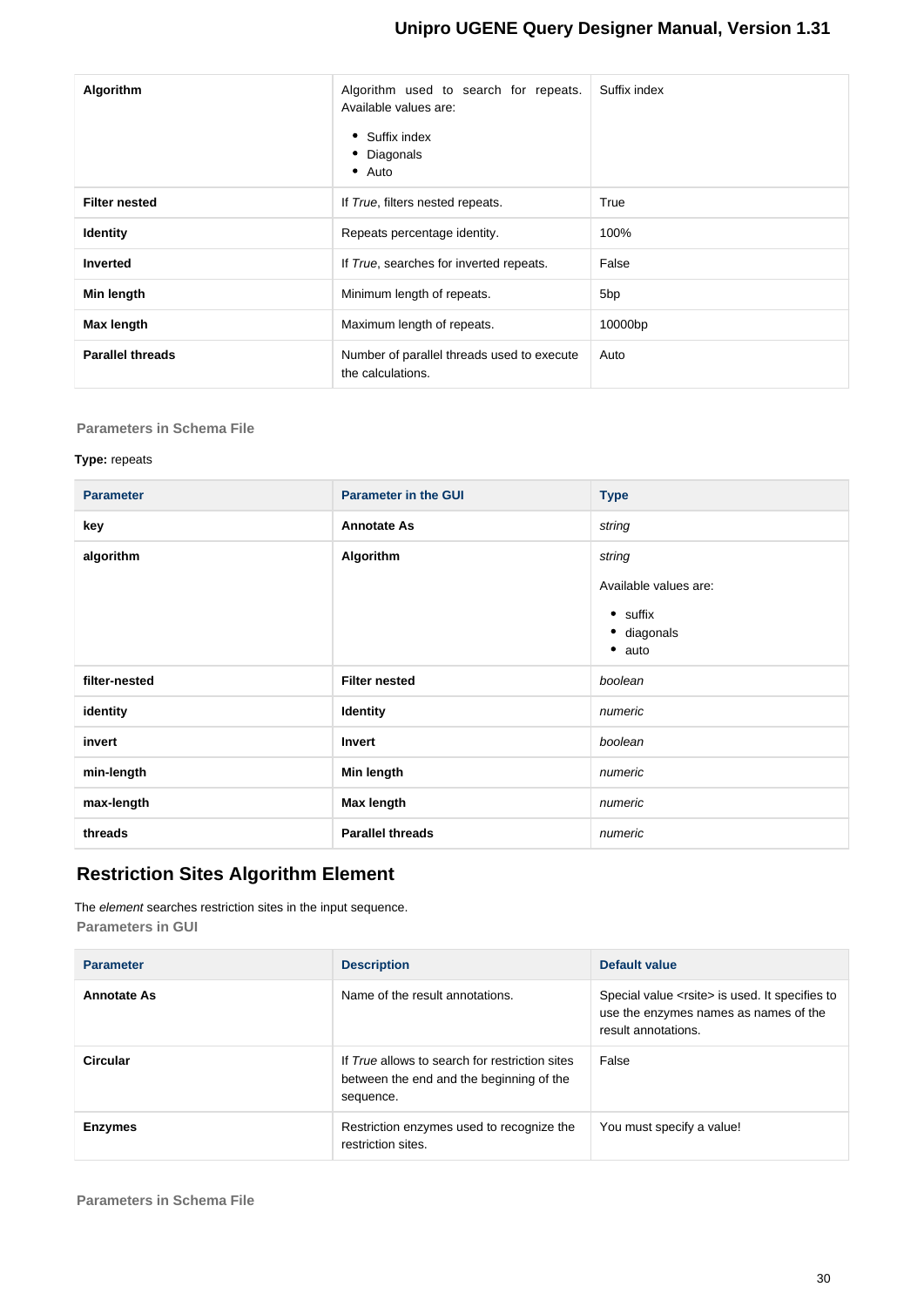#### **Type:** rsite

| <b>Parameter</b> | <b>Parameter in the GUI</b> | <b>Type</b> |
|------------------|-----------------------------|-------------|
| key              | <b>Annotate As</b>          | string      |
| circular         | <b>Circular</b>             | boolean     |
| enzymes          | <b>Enzymes</b>              | string      |

# <span id="page-30-0"></span>**Pattern Algorithm Element**

The element searches for the specified pattern in the supplied sequence.

**Parameters in GUI**

| <b>Parameter</b>   | <b>Description</b>              | Default value             |
|--------------------|---------------------------------|---------------------------|
| <b>Annotate As</b> | Name of the result annotations. | misc feature              |
| <b>Pattern</b>     | The pattern to search for.      | You must specify a value! |
| <b>Direction</b>   | See the description here.       | Any                       |

**Parameters in Schema File**

#### **Type:** search

| <b>Parameter</b> | <b>Parameter in the GUI</b> | <b>Type</b> |
|------------------|-----------------------------|-------------|
| key              | <b>Annotate As</b>          | string      |
| pattern          | <b>Pattern</b>              | string      |

## <span id="page-30-1"></span>**SITECON Algorithm Element**

The element searches the input sequence for transcription factor binding sites (TFBSs) significantly similar to the specified SITECON profiles.

**Parameters in GUI**

| <b>Parameter</b>   | <b>Description</b>                                                                                                                                                                           | Default value             |
|--------------------|----------------------------------------------------------------------------------------------------------------------------------------------------------------------------------------------|---------------------------|
| <b>Annotate As</b> | Name of the result annotations.                                                                                                                                                              | misc feature              |
| <b>Direction</b>   | See the description here.                                                                                                                                                                    | Any                       |
| Min Err1           | Filters the results by minumum value of<br>Error type I.                                                                                                                                     | 0                         |
| Max Err2           | Filters the results by maximum value of<br>Error type II.                                                                                                                                    | 0.001                     |
| <b>Model</b>       | Semicolon-separated list of SITECON<br>profiles.                                                                                                                                             | You must specify a value! |
| Min score          | Recognition quality percentage threshold.<br>Choosing too low threshold will lead you to<br>recognition of too many TFBS. Choosing<br>too high threshold will lead to no TFBS<br>recognized. | 85%                       |

#### **Parameters in Schema File**

**Type:** sitecon

|  | <b>Parameter</b> | <b>Parameter in the GUI</b> | $T$ ype |
|--|------------------|-----------------------------|---------|
|--|------------------|-----------------------------|---------|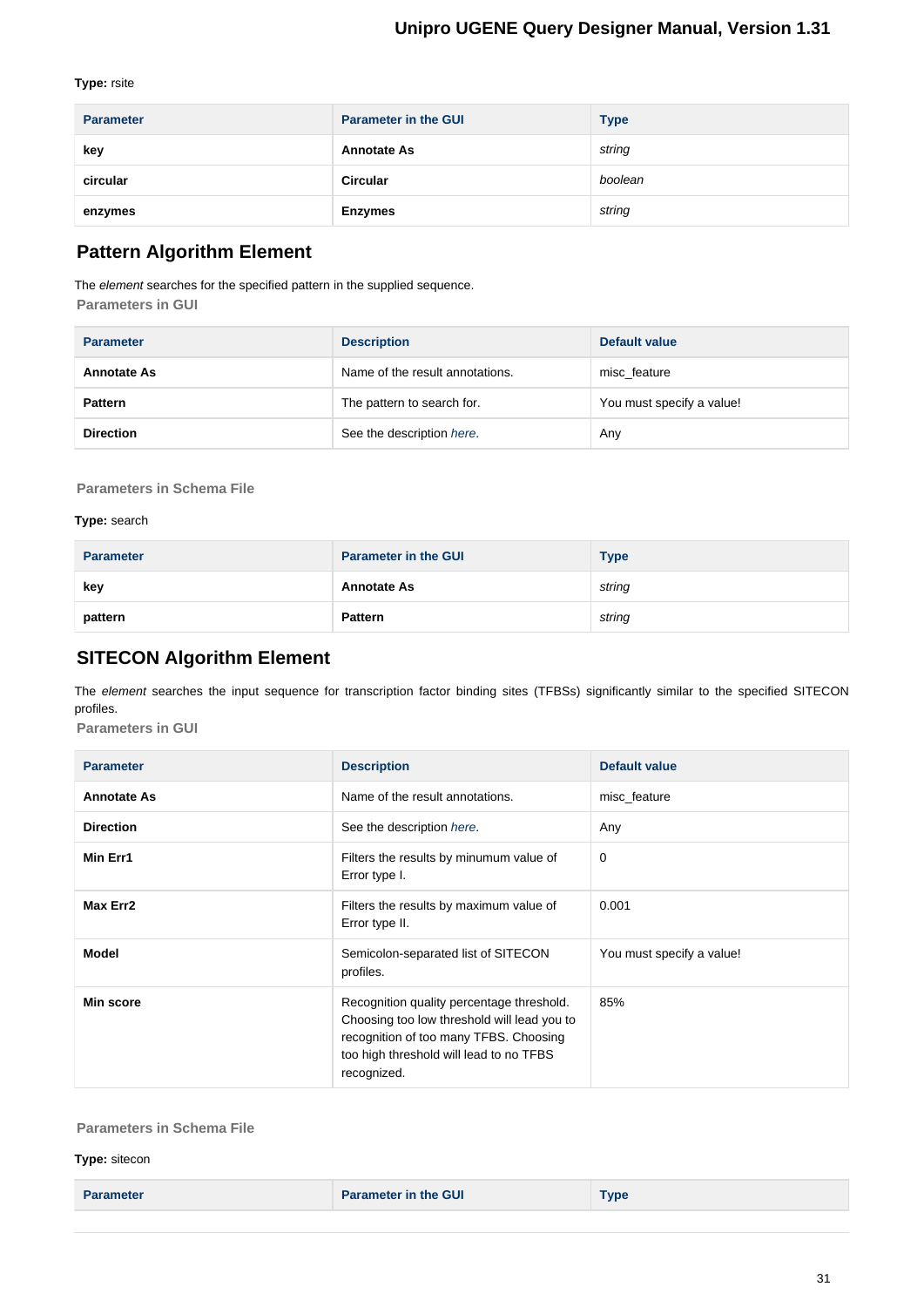| key     | <b>Annotate As</b> | string                                                                                        |
|---------|--------------------|-----------------------------------------------------------------------------------------------|
| err1    | Min Err1           | numeric                                                                                       |
| err2    | Max Err2           | numeric                                                                                       |
| profile | <b>Model</b>       | string                                                                                        |
| score   | Min score          | numeric                                                                                       |
| strand  | <b>Direction</b>   | string<br>Available values are:<br>$\bullet$ complement<br>$\bullet$ direct<br>$\bullet$ both |
|         |                    |                                                                                               |

# <span id="page-31-0"></span>**Smith-Waterman Algorithm Element**

The element uses the Smith-Waterman algorithm to search in the input sequence for regions similar to the specified pattern. **Parameters in GUI**

| <b>Parameter</b>      | <b>Description</b>                                                                                                                                 | <b>Default value</b>      |
|-----------------------|----------------------------------------------------------------------------------------------------------------------------------------------------|---------------------------|
| <b>Annotate As</b>    | Name of the result annotations.                                                                                                                    | misc_feature              |
| <b>Direction</b>      | See the description here.                                                                                                                          | Any                       |
| Algorithm             | Algorithm version. Depending on the<br>computer configuration the following values<br>may be available:<br>• Classic 2<br>$\bullet$ SSE2<br>• CUDA | Classic 2                 |
| <b>Filter results</b> | Results filtering strategy. The values<br>available are:<br>• filter-intersections<br>$•$ none                                                     | filter-intersections      |
| Gap ext score         | Gap extension score.                                                                                                                               | $-1.00$                   |
| Gap open score        | Gap open score.                                                                                                                                    | $-10.00$                  |
| <b>Scoring matrix</b> | Specifies the scoring matrix to use.                                                                                                               | Auto                      |
| Min score             | Percentage of matching between the<br>pattern and the searched sequence region.                                                                    | 90%                       |
| <b>Pattern</b>        | The pattern to search for.                                                                                                                         | You must specify a value! |
| Search in translation | Translates the nucleotide sequence<br>supplied to a protein sequence and<br>searches in the translated sequence.                                   | False                     |

#### **Parameters in Schema File**

#### **Type:** ssearch

| <b>Parameter</b> | <b>Parameter in the GUI</b> | $_{\rm \bf Type}$ |
|------------------|-----------------------------|-------------------|
| kev              | <b>Annotate As</b>          | string            |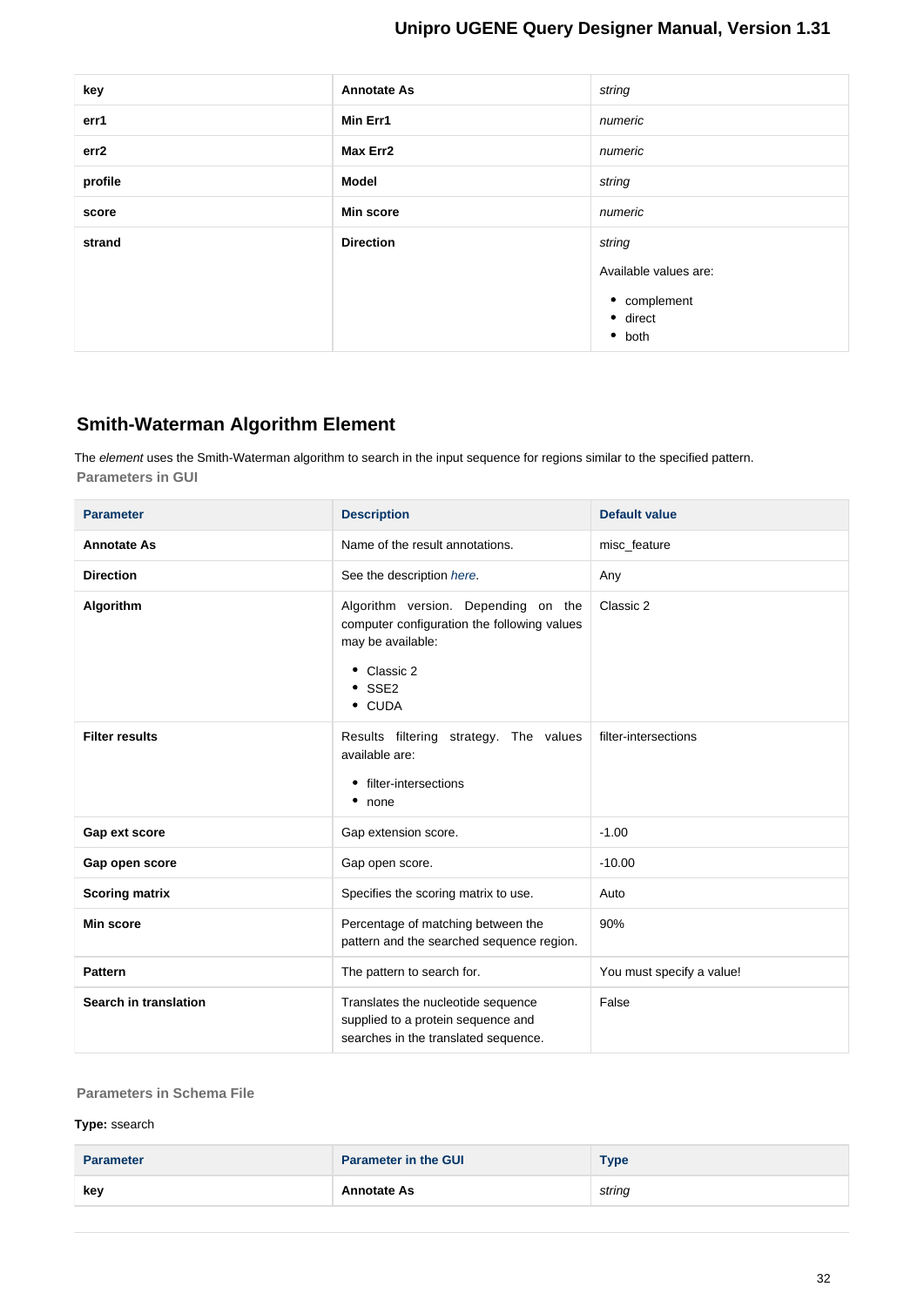| algorithm      | Algorithm             | string<br>Depending on the computer configuration<br>the values available are:<br>• "Classic 2"<br>$\bullet$ SSE2<br>• CUDA |
|----------------|-----------------------|-----------------------------------------------------------------------------------------------------------------------------|
| filter         | <b>Filter results</b> | string<br>The values available are:<br>• filter-intersections<br>$•$ none                                                   |
| gap-ext-score  | Gap ext score         | numeric                                                                                                                     |
| gap-open-score | Gap open score        | numeric                                                                                                                     |
| matrix         | <b>Scoring matrix</b> | string                                                                                                                      |
| min-score      | <b>Min score</b>      | numeric                                                                                                                     |
| pattern        | <b>Pattern</b>        | string                                                                                                                      |
| strand         | <b>Direction</b>      | string<br>Available values are:<br>• complement<br>• direct<br>$\bullet$ both                                               |
| translate      | Search in translation | boolean                                                                                                                     |

# <span id="page-32-0"></span>**Tandem Repeats Algorithm Element**

The Tandem repeats element finds tandem repeats in a supplied sequence, stores found regions as annotations. **Parameters in GUI**

| <b>Parameter</b>              | <b>Description</b>                                                                                                                                        | <b>Default value</b>    |
|-------------------------------|-----------------------------------------------------------------------------------------------------------------------------------------------------------|-------------------------|
| <b>Annotate As</b>            | Name of the result annotations.                                                                                                                           | repeate_unit            |
| <b>Direction</b>              | See the description here.                                                                                                                                 | Any                     |
| Algorithm                     | The algorithm parameter allows one to<br>select the search algorithm. The default<br>and a fast one is the optimized suffix array<br>algorithm.           | Suffix index(optimized) |
| Min period                    | Minimum acceptable repeat length<br>measured in base symbols.                                                                                             | 1n                      |
| <b>Max period</b>             | Maximum acceptable repeat length<br>measured in base symbols.                                                                                             | 1000000 n               |
| Min tandem size               | The minimum tandem size sets the limit on<br>minimum acceptable length of the tandem,<br>i.e. the minimum total repeats length of the<br>searched tandem. | 9                       |
| Min repeat count              | The minimum number of repeats of a<br>searched tandem.                                                                                                    | x3                      |
| Search for overlapped tandems | If this parameter is set to True then<br>overlapped tandems should be included<br>into the result.                                                        |                         |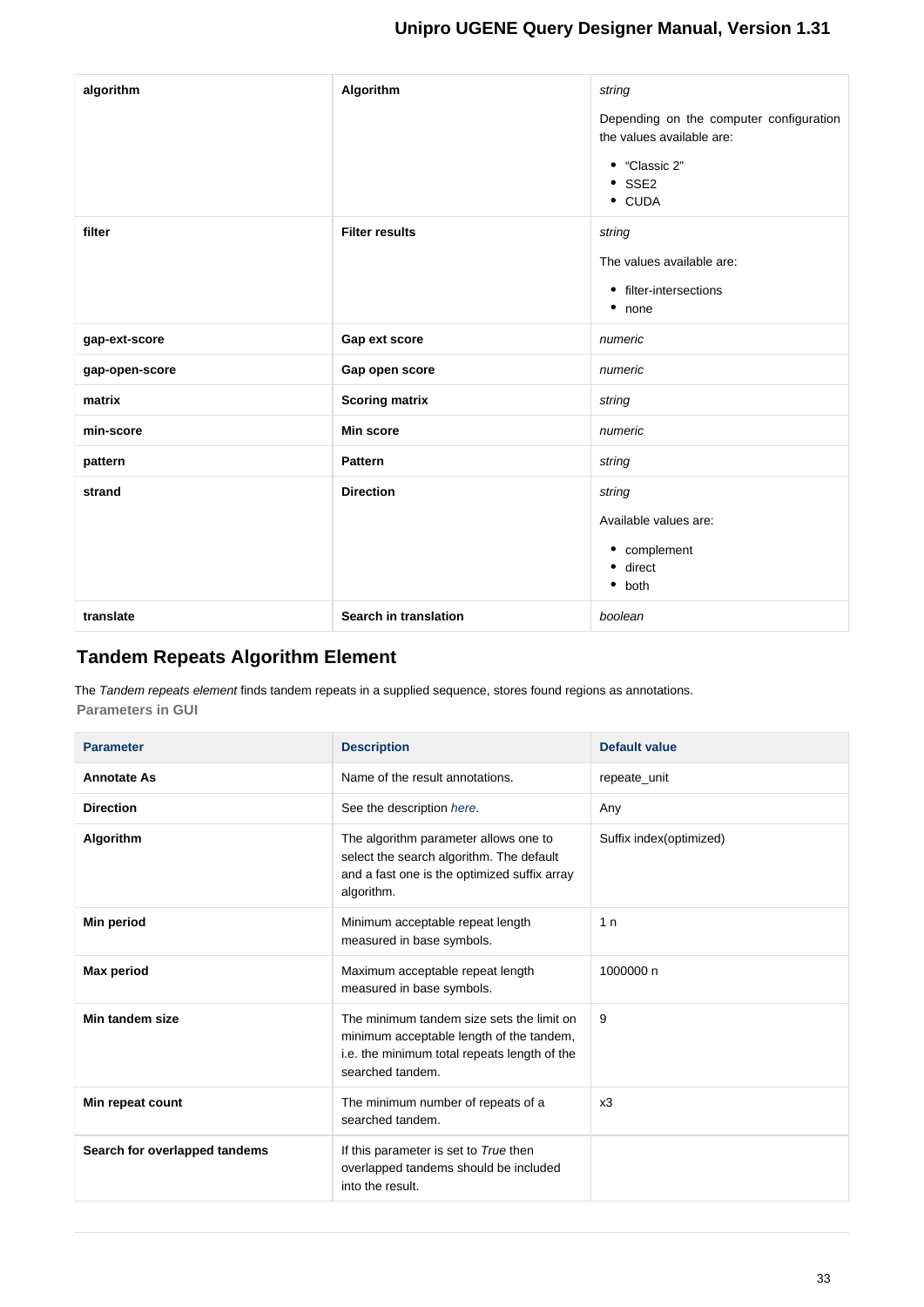| Number of parallel threads used for the<br><b>Parallel threads</b><br>Auto<br>task. |  |
|-------------------------------------------------------------------------------------|--|
|-------------------------------------------------------------------------------------|--|

#### **Parameters in Schema File**

#### **Type:** tandems

| <b>Parameter</b>        | <b>Parameter in the GUI</b>   | <b>Type</b>                                                                     |
|-------------------------|-------------------------------|---------------------------------------------------------------------------------|
| key                     | <b>Annotate As</b>            | string                                                                          |
| algorithm               | Algorithm                     | string<br>Available values are:<br>• Suffix index<br>• Suffix index (optimized) |
| min-period              | Min period                    | numeric                                                                         |
| max-period              | <b>Max period</b>             | numeric                                                                         |
| min-tandem-size         | Min tandem size               | numeric                                                                         |
| min-repeat-count        | Min repeat count              | numeric                                                                         |
| show-overlapped-tandems | Search for overlapped tandems | boolean                                                                         |
| strand                  | <b>Direction</b>              | string<br>Available values are:<br>$\bullet$ complement<br>direct<br>both<br>٠  |
| n-threads               | <b>Parallel threads</b>       | string                                                                          |

# <span id="page-33-0"></span>**Weight Matrix Algorithm Element**

The element searches the input sequence for transcription factor binding sites (TFBSs) significantly similar to the specified weight matrix. **Parameters in GUI**

| <b>Parameter</b>   | <b>Description</b>              | Default value             |
|--------------------|---------------------------------|---------------------------|
| <b>Annotate As</b> | Name of the result annotations. | misc feature              |
| <b>Direction</b>   | See the description here.       | Any                       |
| <b>Matrix</b>      | Path to the profile.            | You must specify a value! |
| Min score          | Minimum score to detect TFBS.   | 85%                       |

#### **Parameters in Schema File**

#### **Type:** wsearch

| <b>Parameter</b> | <b>Parameter in the GUI</b> | <b>Type</b> |
|------------------|-----------------------------|-------------|
| key              | <b>Annotate As</b>          | string      |
| matrix           | <b>Matrix</b>               | string      |
| min-score        | Min score                   | numeric     |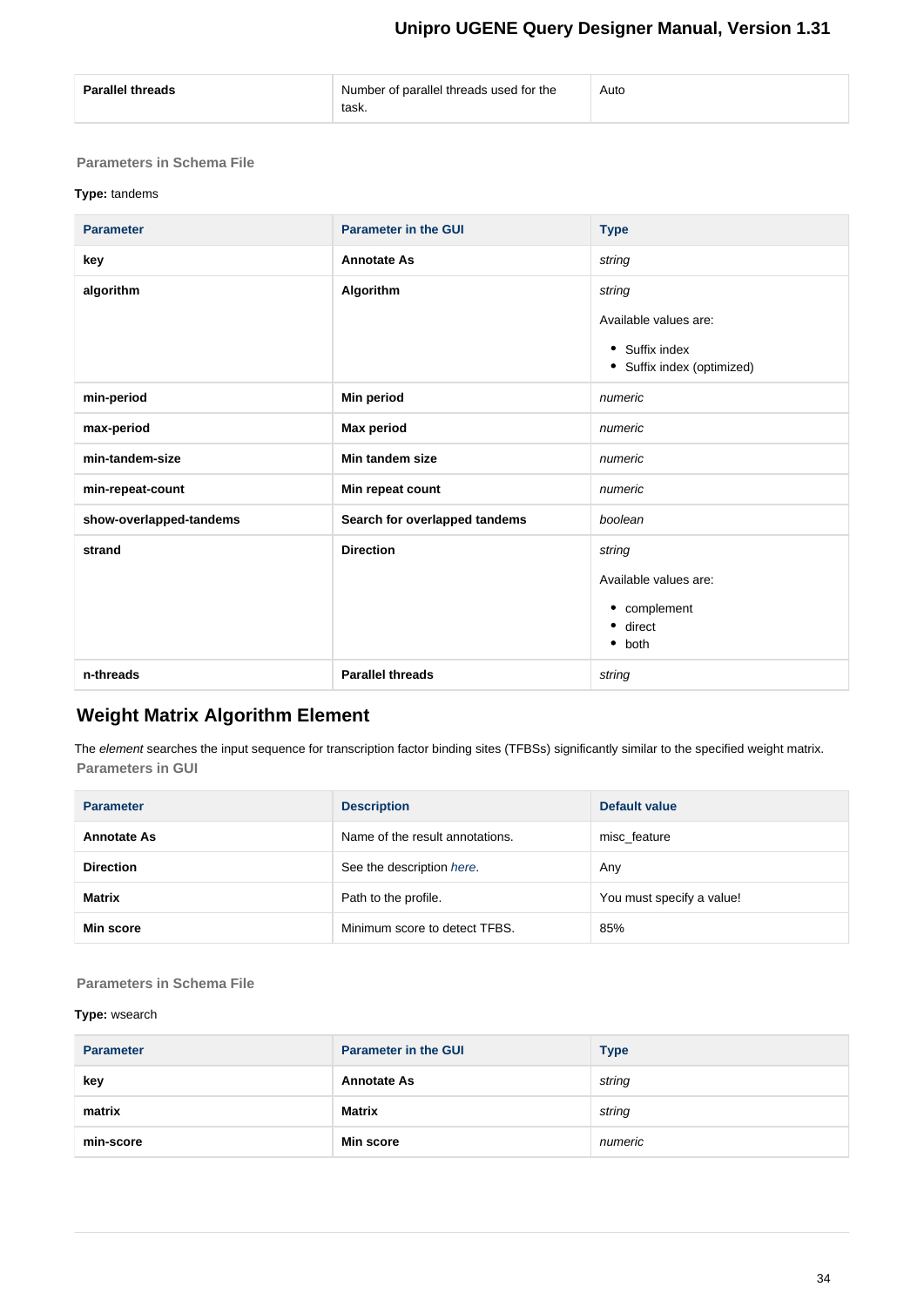| strand | <b>Direction</b> | string                                     |
|--------|------------------|--------------------------------------------|
|        |                  | Available values are:                      |
|        |                  | • complement<br>• direct<br>$\bullet$ both |

## <span id="page-34-0"></span>**HMM2 Algorithm Element**

Searches HMM signals in a sequence with one or more profile HMM2 and saves the results as annotations.

# Parameters in GUI

| <b>Parameter</b>              | <b>Description</b>                                                                                                    | Default value               |
|-------------------------------|-----------------------------------------------------------------------------------------------------------------------|-----------------------------|
| <b>Profile HMM</b>            | Semicolon-separated list of input HMM<br>files.                                                                       | You must specify a value!   |
| Min Length                    | Minimum length of a result region.                                                                                    | 10                          |
| Max Length                    | Maximum length of a result region.                                                                                    | 1000                        |
| <b>Filter by High E-value</b> | Reports domains $\leq$ this E-value threshold<br>in output (hmmsearch-domE option).                                   | $1e+1$                      |
| <b>Filter by Low Score</b>    | Reports domains $>=$ this score cutoff in<br>output (hmmsearch-domT option).                                          | 0.01                        |
| <b>Number of Sequences</b>    | Specifies number of significant sequences.<br>It is used for domain E-value calculations (h<br>mmsearch-domZ option). | 1 (i.e. one input sequence) |

#### **Parameters in Schema File**

#### **Type:** hmm2

| <b>Parameter</b> | <b>Parameter in the GUI</b> | <b>Type</b> |
|------------------|-----------------------------|-------------|
| min-len          | Min Length                  | string      |
| max-len          | Max Length                  | string      |
| hmm-profile      | <b>Profile HMM</b>          | string      |
| e-val            | Filter by High E-value      | numeric     |
| score            | <b>Filter by Low Score</b>  | numeric     |
| segs-num         | <b>Number of Sequences</b>  | numeric     |

# <span id="page-34-1"></span>**Constraint Elements**

To add a constraint element add the required algorithm elements to the scene and drug&drop the required constraint element.

When a constraint element is added, two algorithm elements are selected.

There are four types of constraints that you can impose on the positional relationship of the results obtained from the algorithms calculations: End-Start, Start-End, End-End and Start-Start.

On the image below you can see a schema with [Pattern](#page-30-0) and [ORF](#page-26-0) algorithm elements and an [End-Start](#page-35-0) constraint: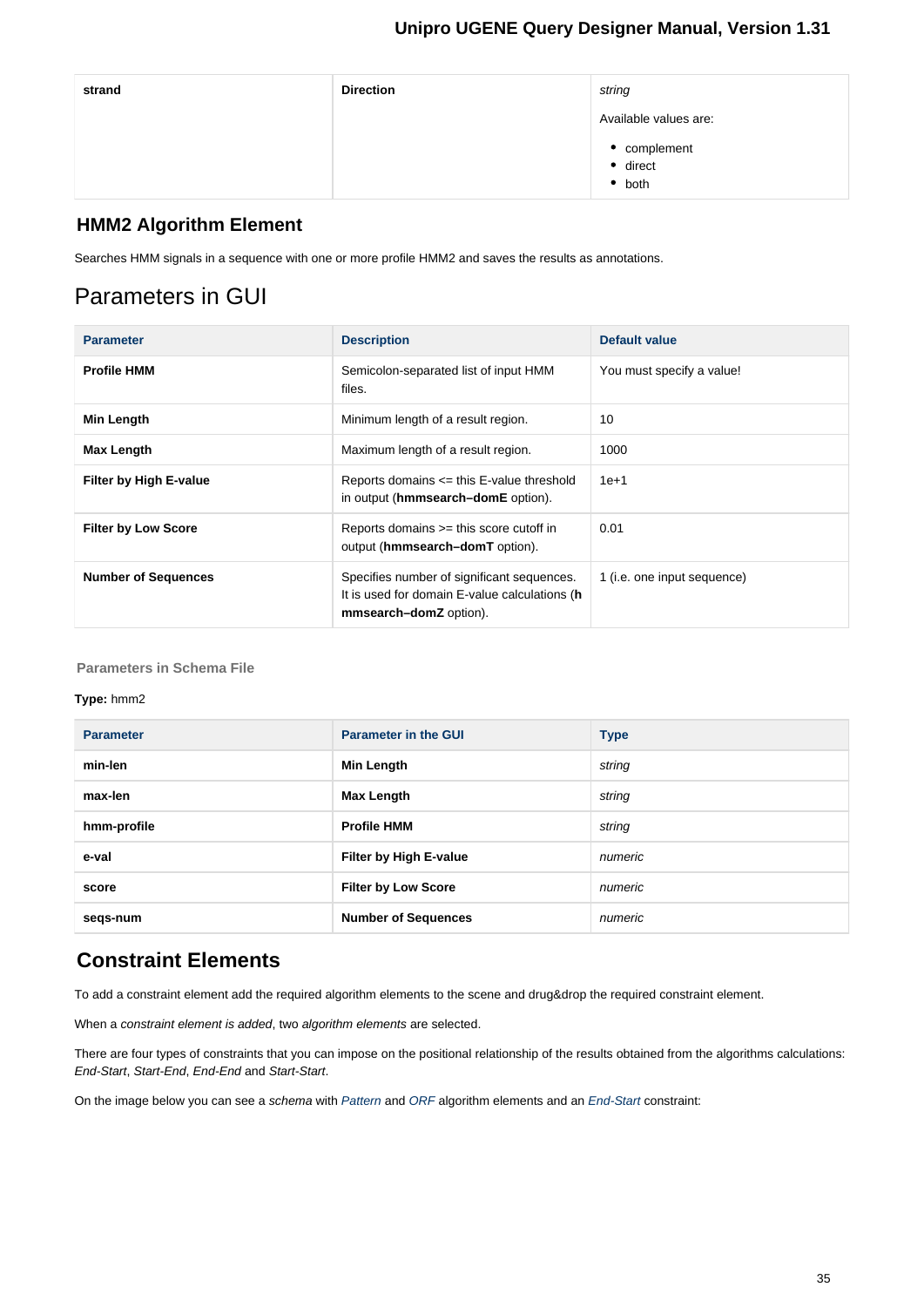

This means the following:

1. The algorithm elements specify to analyze the sequence with Pattern and ORF algorithms. The results of these analyses are the sets of annotations.

2. The condition says that the distance between a "Pattern annotation end" and an "ORF annotation start" should be within the specified bounds, i.e.:

Let:

**pattern\_annot\_end** := the last nucleotide of an annotation obtained from the Pattern algorithm calculations

**orf\_annot\_start** := the first nucleotide of an annotation obtained from the ORF algorithm calculations

The constraint is:

0bp <= Distance(**pattern\_annot\_end**, **orf\_annot\_start**) <= 100bp

Find the details on each constraint element below.

- [End-Start Constraint Element](#page-35-0)
- [Start-End Constraint Element](#page-35-1)
- [End-End Constraint Element](#page-36-0)
- [Start-Start Constraint Element](#page-37-0)

## <span id="page-35-0"></span>**End-Start Constraint Element**

[Add the End-Start constraint](#page-9-1) to some two algorithm elements. Lets denote these elements as **alg1** and **alg2**. **Parameters in GUI**

| <b>Parameter</b> | <b>Description</b>                                                                | Default value   |
|------------------|-----------------------------------------------------------------------------------|-----------------|
| Min distance     | Minimum distance between an alg1 annota<br>tion end and an alg2 annotation start. | 0 <sub>bp</sub> |
| Max distance     | Maximum distance between an alg1 annot<br>ation end and an alg2 annotation start. | 0 <sub>bp</sub> |

#### **Constraint Explanation:**

Let:

**alg1\_annot\_end** := the last nucleotide of an annotation obtained from the **alg1**.

**alg2\_annot\_start** := the first nucleotide of an annotation obtained from the **alg2**.

The result annotations should comply with the rule:

#### **Min distance** <= Distance(**alg1\_annot\_end**, **alg2\_annot\_start**) <= **Max distance**

**Parameters in Schema File**

#### **Type:** distance

**Distance-type:** end-to-start

<span id="page-35-1"></span>

| <b>Parameter</b> | <b>Parameter in the GUI</b> | <b>Type</b> |
|------------------|-----------------------------|-------------|
| min              | <b>Min distance</b>         | numeric     |
| max              | <b>Max distance</b>         | numeric     |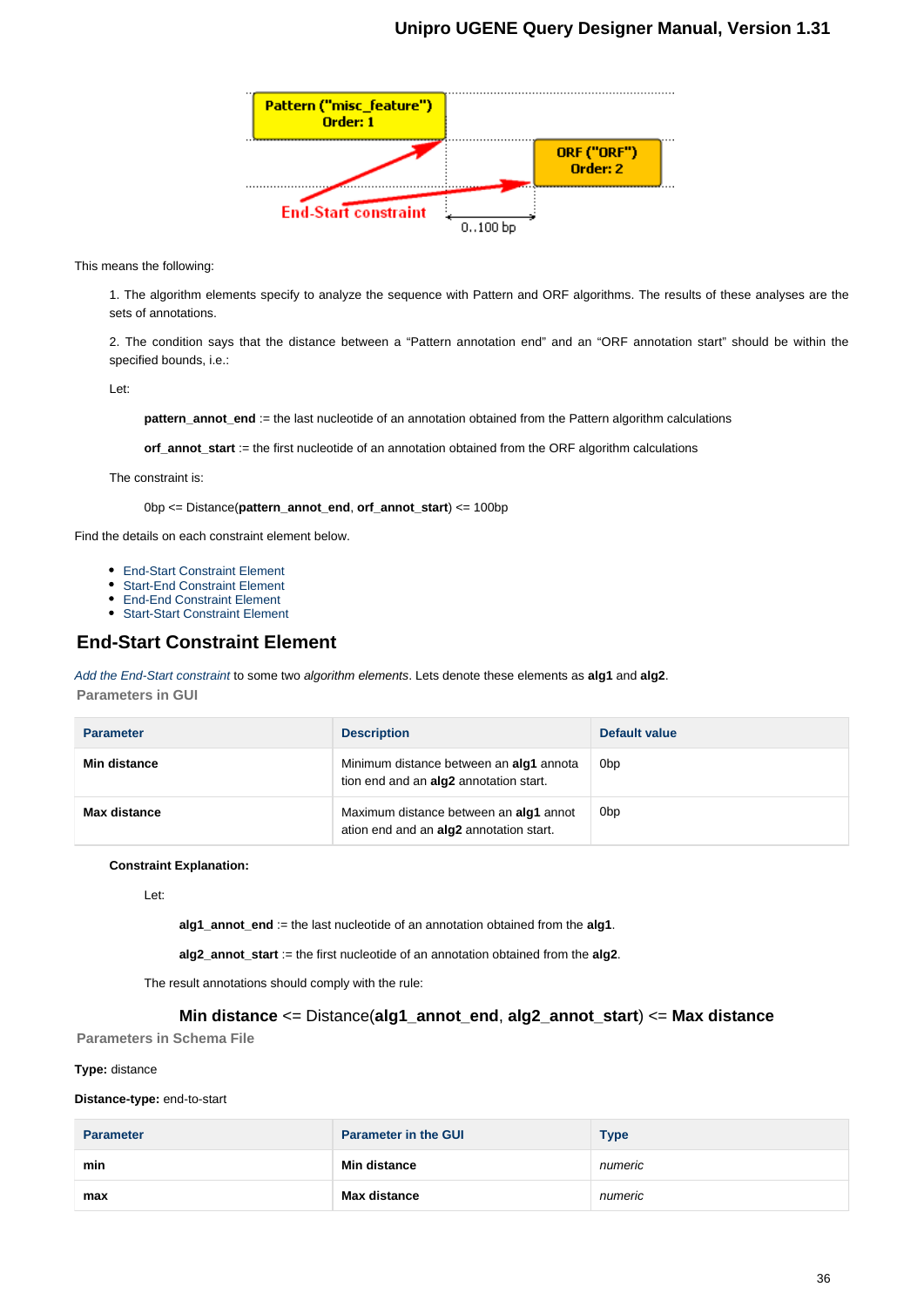## **Start-End Constraint Element**

[Add the Start-End constraint](#page-9-1) to some two algorithm elements. Lets denote these elements as **alg1** and **alg2**. **Parameters in GUI**

| <b>Parameter</b> | <b>Description</b>                                                                | Default value   |
|------------------|-----------------------------------------------------------------------------------|-----------------|
| Min distance     | Minimum distance between an alg1 annota<br>tion start and an alg2 annotation end. | 0 <sub>bp</sub> |
| Max distance     | Maximum distance between an alg1 annot<br>ation start and an alg2 annotation end. | 0 <sub>bp</sub> |

#### **Constraint Explanation:**

Let:

**alg1\_annot\_start** := the first nucleotide of an annotation obtained from the **alg1**.

**alg2\_annot\_end** := the last nucleotide of an annotation obtained from the **alg2**.

The result annotations should comply with the rule:

#### **Min distance** <= Distance(**alg1\_annot\_start**, **alg2\_annot\_end**) <= **Max distance**

**Parameters in Schema File**

#### **Type:** distance

**Distance-type:** start-to-end

| <b>Parameter</b> | <b>Parameter in the GUI</b> | Type    |
|------------------|-----------------------------|---------|
| min              | <b>Min distance</b>         | numeric |
| max              | <b>Max distance</b>         | numeric |

## <span id="page-36-0"></span>**End-End Constraint Element**

[Add the End-End constraint](#page-9-1) to some two algorithm elements. Lets denote these elements as **alg1** and **alg2**. **Parameters in GUI**

| <b>Parameter</b> | <b>Description</b>                                                                     | Default value   |
|------------------|----------------------------------------------------------------------------------------|-----------------|
| Min distance     | Minimum distance between an alg1 annota<br>tion end and an alg2 annotation end.        | 0 <sub>bp</sub> |
| Max distance     | Maximum distance between an <b>alg1</b> annot<br>ation end and an alg2 annotation end. | 0 <sub>bp</sub> |

#### **Constraint Explanation:**

Let:

**alg1\_annot\_end** := the last nucleotide of an annotation obtained from the **alg1**.

**alg2\_annot\_end** := the last nucleotide of an annotation obtained from the **alg2**.

The result annotations should comply with the rule:

**Min distance** <= Distance(**alg1\_annot\_end**, **alg2\_annot\_end**) <= **Max distance**

**Parameters in Schema File**

#### **Type:** distance

**Distance-type:** end-to-end

**Parameter Parameter Parameter** in the GUI **Type**